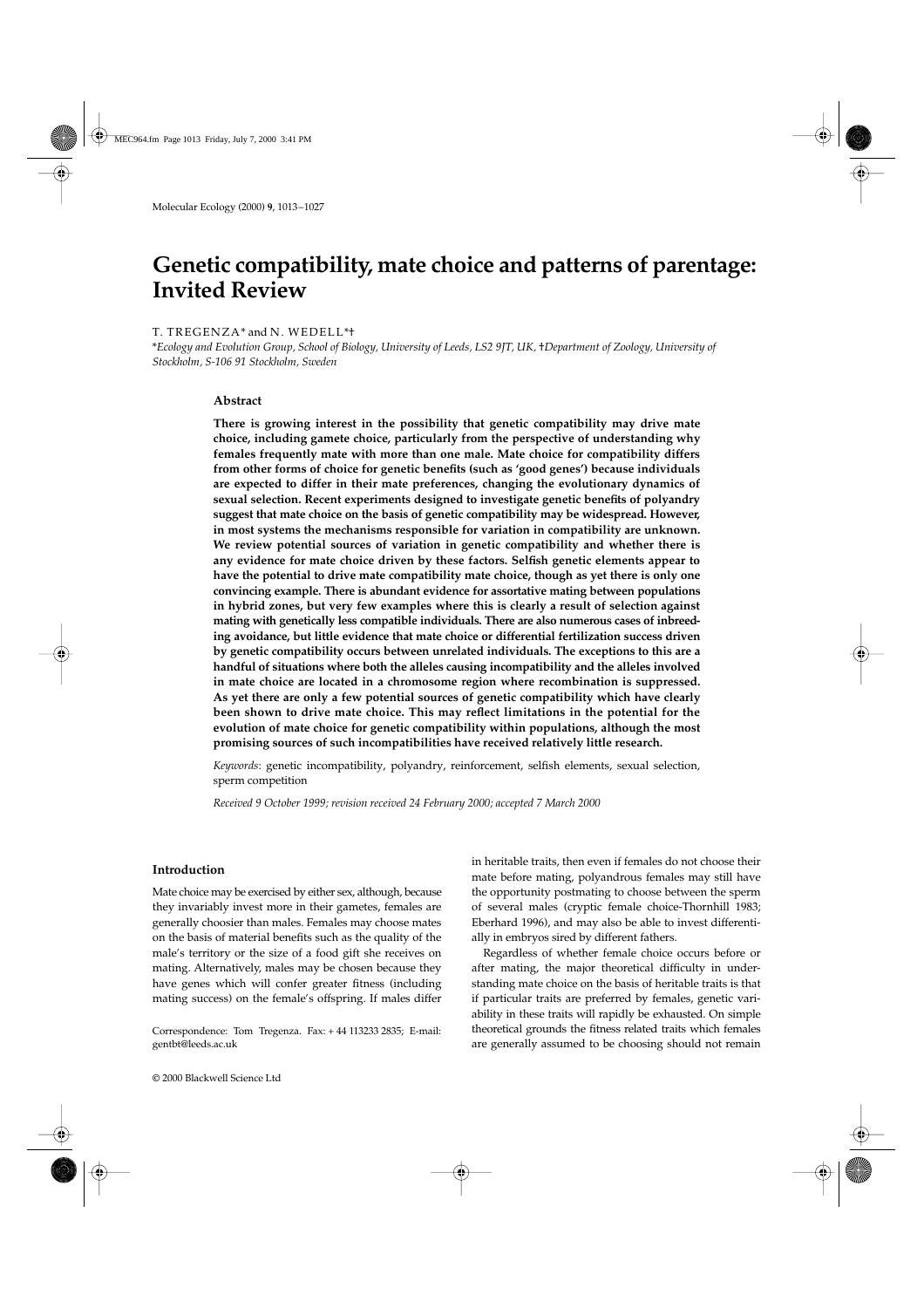heritable. This paradox cannot be overcome through a straightforward fitness advantage to heterozygosity, because such an effect will drive the population towards a genetic equilibrium, at which point females cannot increase the fitness of their offspring by simply choosing to mate with a heterozygous male (Partridge 1983; see below). Therefore, heterozygote advantage does not mean that females mating with fitter males gain advantages for their offspring — to do this requires females to mate disassortatively.

Despite theoretical questions regarding the maintenance of heritability in fitness related traits, there is evidence that life history traits (Mousseau & Roff 1987; Houle 1992) and traits affecting offspring viability (Møller & Alatalo 1999) are heritable, as are sexually selected traits (Pomiankowski & Møller 1995; but see Alatalo *et al*. 1997; Tregenza & Wedell 1997). A number of explanations have been proposed for the maintenance of variance in sexually selected traits (Hamilton & Zuk 1982; Pomiankowski & Møller 1995; Rowe & Houle 1996). These explanations are based either on a rapidly changing environment, benefits of high trait variance or large numbers of loci affecting sexually selected traits. However, there is an alternative class of explanations for female choice which do not suffer from the potential for choice to exhaust genetic variation. Rather than choosing males with intrinsically superior genes, females may choose males with whom they, as individuals, are genetically more compatible. Under this paradigm the particular combination of male and female genotypes dictates offspring fitness, so the most genetically suitable male for one female may not be the best for another. This scenario can be extended to include incompatibilities created by selfish genetic elements and intracellular symbionts.

The possibility that genetic compatibility may drive female choice and/or polyandry (Zeh & Zeh 1996, 1997) (see Box I) provides a potential explanation for these behaviours. It is also intriguing because if particular females are selected to avoid matings with particular, incompatible males, this may reinforce the incompatibilities and hence promote speciation.

#### **Advantages of heterozygosity**

The extreme examples of heterozygote advantage (defined broadly to include all benefits of heterozygosity) are revealed by homozygote disadvantage in matings between relatives (Pusey & Wolf 1996). Inbreeding, mating with an individual with whom you share genes from a common ancestor, may theoretically result in incompatibilities for two reasons: (i) Dominance — heterozygotes experience lower expression of recessive deleterious mutations; and (ii) Overdominance — certain heterozygotes are superior *per se*, perhaps because they produce a greater variety of gene products. There is still no consensus on the relative contributions of these two effects where individuals are

closely related, although there is more evidence that dominance is important (Thornhill 1993).

Although a distinction tends to be drawn between the higher fitness of the offspring of unrelated parents (compared to closely related parents) and heterozygote advantage in general, this is essentially an arbitrary division (Shields 1982). All cases of reduced fitness resulting from dominance and overdominance effects can be regarded as lying on a continuum from incest to complete outbreeding. In reality, complete outbreeding does not exist — if one traces a completely outbred population backwards in time it must double in size every generation. All matings result in inbreeding to some degree and offspring are liable to suffer from the effects of homozygosity due to dominance and overdominance.

#### *Mating between relatives*

Part of the reason why avoidance of breeding with close relatives is regarded as a special case of mate choice for genetic compatibility is that the prevalence of deleterious recessives will be limited by selection, so their effects will tend to be rare except in close relatives. A second factor is that the high probability of negative effects of homozygosity in matings between close relatives means that selection may act to promote alleles which reduce incestuous matings. Such mechanisms are common in plants where the potential for self-fertilization has led to the evolution of self-incompatibility (SI) systems (Matton *et al*. 1994; Williams *et al*. 1994). SI exaggerates the effects of genetic incompatibility due to dominance and overdominance by reducing self-fertilization or aborting embryo development (Waser 1993). As well as avoiding self-fertilization, SI will create incompatibilities with other individuals who share the same incompatibility alleles, as revealed by the spatial structure of incompatibility found in the tree *Dombeya acutangula* (Gigord *et al*. 1998). It has been suggested that the major histocompatibility complex (MHC) in animals is also a mechanism to avoid inbreeding (see Box II). In general SI alleles or their animal equivalent are only effective at reducing deleterious effects due to dominance and overdominance in close relatives because recombination breaks down the association between the incompatibility loci and the loci which harbour deleterious recessives or are less advantageous as homozygotes. An exception to this, where SI leads to genetic incompatibility between distantly related individuals, is where the alleles associated with inbreeding depression are closely linked with alleles for SI, as may be the case in the MHC. Relative to plants, genetic systems which reduce matings between relatives in animals are less well understood, although there is abundant evidence that many species avoid mating with kin (Blouin & Blouin 1988; Pusey & Wolf 1996).

There is evidence that inbreeding avoidance can occur postmating. In laboratory matings between sand lizards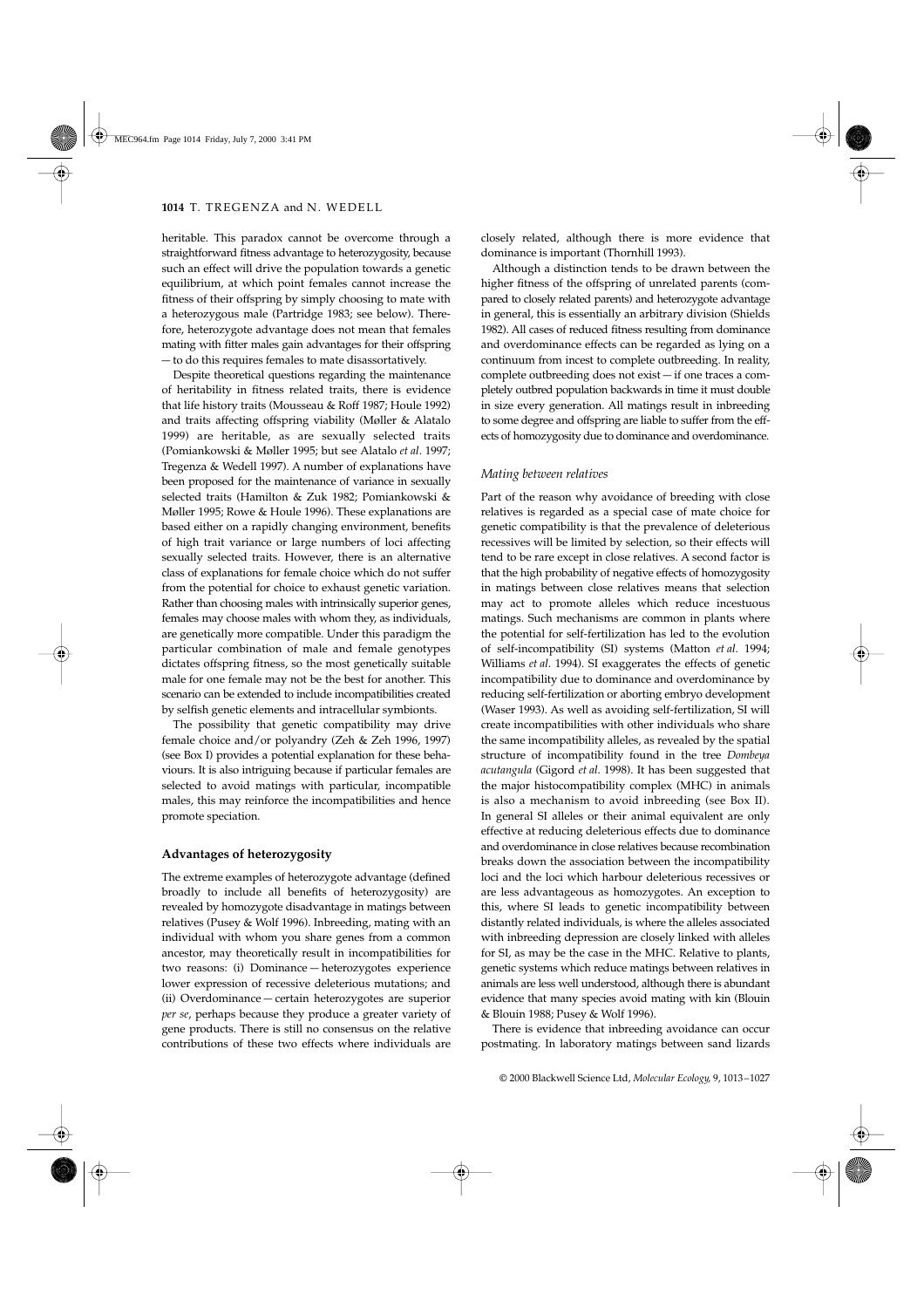## **Box I**

# *Genetic compatibility and polyandry*

Genetic compatibility (GC) has become the focus of recent attention (Zeh & Zeh 1996, 1997; Jennions 1997) in part because of growing interest in potential genetic benefits to females of mating with more than one male. If males vary in their genetic compatibility with females, and there is some mechanism by which sperm of more compatible males is more likely to fertilize the female's eggs, or if females can invest more resources in embryos sired by more compatible males, then genetic compatibility could drive polyandry. This role for GC in driving polyandry is attractive because polyandry is extremely common and frequently unexplained. Also, the intimate association between sperm and the female reproductive tract means that differential success of more compatible genotypes might be more likely to occur after mating rather than beforehand, when information about compatibility may be scarce. Female genotype dependent variation in the relative postmating fertilization success of males has been found in the beetle *Callosobruchus maculatus* (Wilson *et al*. 1997), and between strains in *Drosophila melanogaster* (Clark *et al*. 1999) indicating the potential for differential fertilization success according to genetic compatibility. Even more persuasive is the pattern of differential fertilization success according to MHC genotype in mice (see Box II). As well as the potential for differential success of sperm, polyandry may also allow differential mortality of embryos or young before they have received maximum maternal investment (Stockley & Macdonald 1998).

Potential variation in genetic compatibility has become something of a default explanation for observations of females mating with several males having higher offspring viability where material benefits and 'good genes' explanations can be ruled out. Studies of adders (*Vipera berus*) (Madsen *et al*. 1992), sand lizards (*Lacerta agilis*) (Olsson *et al*. (1994), pseudoscorpions (*Cordylochernes scorpioides*) (Zeh 1997; Newcomer *et al*. 1999), field crickets (*Gryllus bimaculatus*) (Tregenza & Wedell 1998), cuis *Galea musteloides* (Keil & Sachser 1998) and tree swallows (*Tachycineta bicolor*) (Kempenaers *et al*. 1999) have all found that polyandry improves embryo or offspring viability. In all cases females do not appear to gain material benefits from mating and, except in the adder and sand lizard studies, there is good evidence that higher viability is not due to certain males having genes which confer high viability on embryos or offspring regardless of the female to whom they mate. Except in the reptile examples, all authors point out that their results are consistent with a genetic compatibility hypothesis for the benefits of polyandry. As yet, the sources of incompatibility in these

cases are unknown, although it is striking that in both the reptile examples the populations have low genetic diversity, whilst in the crickets and cuis, experiments were carried out using long standing laboratory populations. Newcomer *et al*. (1999) suggest that this inbreeding might generate genetic benefits to polyandry. However, chronic inbreeding in a population and risk of inbreeding in any given mating are liable to have opposite implications for female choice and polyandry. Long periods of inbreeding will reduce all potential sources of genetic incompatibility — strong selection against deleterious recessives will reduce their frequency, alleles at overdominant loci will tend to be lost and coadapted gene complex diversity and selfish element diversity will be reduced, diminishing potential benefits of female choice and polyandry in inbred populations. However, if a population is small, but not yet inbred, the increased risk of inbreeding may increase selection in favour of female choice. It is possible that the tendency for inbreeding to reduce benefits of female choice is outweighed by increased risk of mating with a relative in the small populations used in most studies. For females to use polyandry to avoid closely related males fathering their offspring requires a mechanism by which sperm from more distantly related mates is more likely to fertilize their eggs. Such a mechanism appears to exist in sand lizards (Olsson *et al*. 1996; see Advantages of heterozygosity above). The possibility that similar mechanisms are widespread could be investigated using a comparative approach, looking at whether polyandry is more common in species with a population structure which exposes them to greater risks of inbreeding. Alternatively, females may use polyandry facultatively, so if they are in an environment where there is high risk of inbreeding (as distinct from being inbred) they may be more polyandrous. Somewhat paradoxically, noninbred populations are more likely to evolve mechanisms to avoid inbreeding. Therefore, the benefits of polyandry described from outbred populations of pseudoscorpions and tree swallows are more likely to be due to reduced incidence of inbred embryos than are the benefits of polyandry found in inbred populations.

An alternative role for polyandry is that it allows females to choose to fertilize their eggs using sperm with alleles which are more compatible with the environment in which the offspring will develop (rather than more compatible with the female herself). If a polyandrous female can preferentially use sperm from a particular mate according to where she lays her eggs, for which there is some evidence in dung flies (*Scathophaga stercoraria*) (Ward 1998), then this might drive polyandry although it cannot explain its initial evolution. Also, mate or sperm selection for habitat compatibility is rendered less likely by dominance effects because genes from adapted males will not produce adapted offspring unless the relevant alleles are dominant.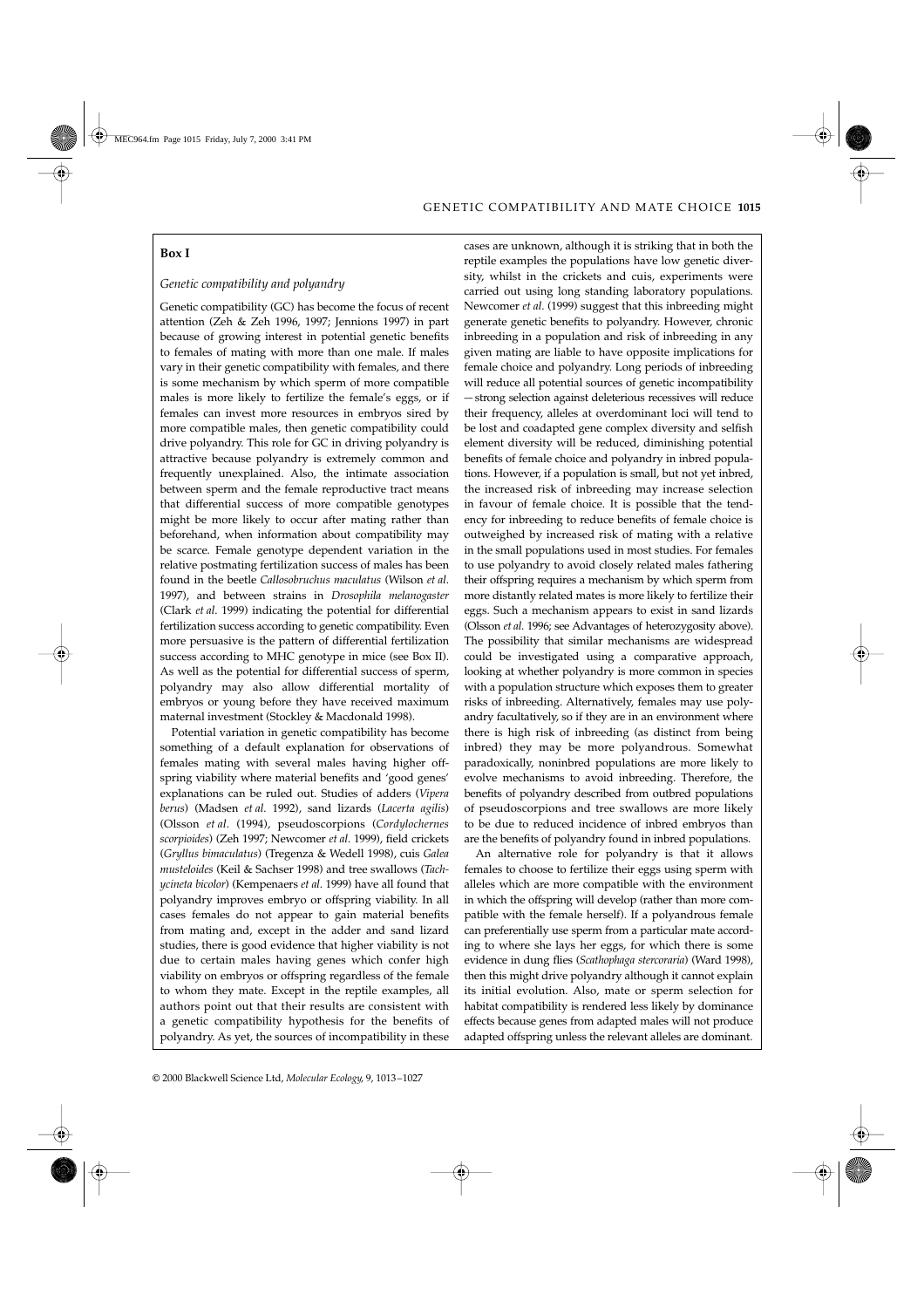## **Box II**

# *MHC and mate choice*

The vertebrate major histocompatibility complex (MHC) is a cluster of genes primarily involved in immune response regulation (Kuby 1997; Janeway *et al*. 1999) [the MHC is also referred to as H-2 in mice and HLA (Human Leucocyte Antigen) in humans]. The MHC is inherited as a unit (haplotype) and is typically highly polymorphic and heterozygous — in the mouse there are around 100 different alleles at each locus (Klein 1986). Because of the role of the MHC in encoding proteins that present foreign peptides to T-cells, MHC differences between individuals are associated with differences in parasite resistance and susceptibility to autoimmune disease (reviewed in Apanius *et al*. 1997). The MHC plays a role in individual odour both through production of soluble proteins or proteins which bind volatile molecules and through influencing bacterial gut-flora. Coupled with the high variability of the MHC, this provides a basis for individual (Zavazava & Eggert 1997; Eggert *et al*. 1999) and kin recognition (reviewed in Brown & Eklund 1994). The origin of MHC allelic diversity may be in parasite and pathogen defence, with kin recognition as a secondary function. Alternatively, the MHC may originally have functioned as a genetic incompatibility system (recognizing self/nonself) and only later become involved in immune recognition (Burnet 1971; Monroy & Rosati 1979).

# *Why is the MHC a likely source of genetic compatibility variation?*

The MHC is thought to be involved in genetic compatibility because of benefits associated with MHC heterozygosity inferred from the homozygote deficiency found in most studied populations. Also, females mating with a male with the same MHC haplotype suffer increased foetal loss in humans (Komlos *et al*. 1977; Schacter *et al*. 1984; Ober *et al*. 1997), and primates (Knapp *et al*. 1996), and there is some evidence for reduced hatching success in reptiles (Wittzell *et al*. 1999). Two models have been proposed for the maintenance of MHC diversity based on its role in immune defence. According to the overdominance model, heterozygotes are able to bind twice as many foreign peptides as homozygotes (Hughes 1992; Takahata *et al*. 1992), a benefit which may be balanced by costs of expressing numerous MHC alleles due to an increased chance of autoimmune disease. This trade-off promotes an optimal degree of MHC heterozygosity, leading to the expectation that females will prefer males with an intermediate level of MHC-dissimilarity (Penn & Potts 1999). The alternative model is that there is an advantage to rare alleles, such that MHC alleles are in a cyclical

frequency dependent coevolutionary arms race with pathogens (Hill *et al*. 1991, 1992; Slade & McCallum 1992; Penn & Potts 1999) (cf. Hamilton & Zuk 1982). This favours MHC-disassortative mating preferences, resulting in progeny that are MHC dissimilar from their parents and therefore able to recognize parasites evading their parents' MHC (reviewed in Penn & Potts 1999). Similarly, common MHC alleles may be more vulnerable to molecular mimicry by pathogens, generating negative frequency dependent selection on MHC alleles (Apanius *et al*. 1997). Again, MHC disassortative matings results in progeny with a different immune-cell repertoire from their parents, enhancing their resistance and decreasing their risk of autoimmunity (Penn & Potts 1999).

## *Evidence for mate choice based on MHC compatibility*

MHC differences between individuals may reflect general genetic dissimilarity (Brown & Eklund 1994). Therefore, studies which cannot explicitly demonstrate MHC specific effects, may simply reflect genetic incom-patibility due to relatedness. Also, most studies of MHC mate preferences cannot distinguish between loci within the MHC region and closely linked loci as the target of mate choice (Jordan & Bruford 1998).

There is now substantial evidence for MHC-based mate choice between unrelated individuals in several mammals (for recent reviews see Grob *et al*. 1998; Jordan & Bruford 1998; Ober 1999; Penn & Potts 1999). MHC-correlated mate preferences have been demonstrated in mice (e.g. Yamazaki *et al*. 1976, 1978, 1988; Egid & Brown 1989; Eklund *et al*. 1991; Potts *et al*. 1991; Manning *et al*. 1992; Eklund 1997, 1999; Arcaro & Eklund 1999), rats (Brown *et al*. 1987; Singh *et al*. 1987), and humans (Wedekind *et al*. 1995; Wedekind & Füri 1997; Ober 1999; Ober *et al*. 1997). Strong MHC homozygote deficiency has been reported in numerous small, isolated populations where the opposite would be expected in the absence of selection. This deficiency generally cannot be explained by differential mortality of homozygotes, indicating that disassortative mating is occurring.

Most work on MHC-based mate preferences has used inbred strains of laboratory mice identical at all loci except the MHC (reviewed in Jordan & Bruford 1998; Arcaro & Eklund 1999; Penn & Potts 1999). These studies have repeatedly demonstrated MHC-disassortative mating, in both males and females (e.g. Yamazaki *et al*. 1976, 1978; Egid & Brown 1989; Eklund *et al*. 1991; Arcaro & Eklund 1999), with homozygotes displaying the strongest preference (Yamazaki *et al*. 1976). Similar patterns have been found in outbred populations, although in outbred mice females appear to have stronger preferences than males (Eklund 1997) and a number of studies have not found any male preference (Yamaguchi *et al*. 1978; Yamazaki *et al*. 1978; Arcaro & Eklund 1999).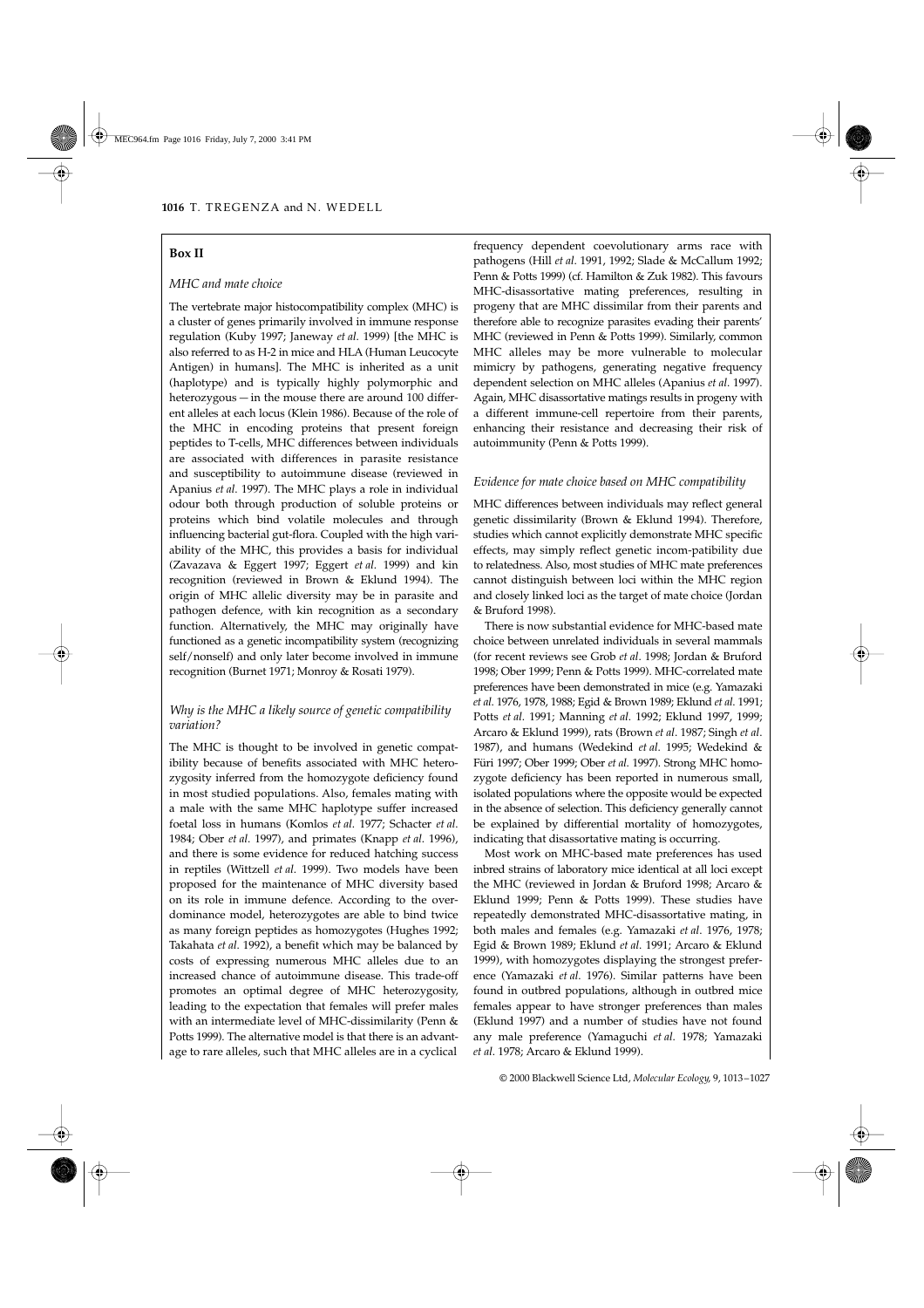In human populations the frequency of MHC heterozygotes are typically higher than expected by chance (Degos *et al*. 1974; Black & Salzano 1981; Hedrick & Thomson 1983; Kostyu *et al*. 1993; Markow & Martin 1993). The best studied population are the Hutterites, a Caucasian religious isolate in North America originating from approximately 400 founders in the 1870 s (for review see Ober 1999). MHC-haplotypes of alleles at 16 loci have been defined in over 1000 Hutterites (Ober *et al*. 1998; Weitkamp & Ober 1999) revealing that couples sharing either certain MHC alleles or the whole MHC haplotype have significantly elevated rates of foetal loss (Ober *et al*. 1998). In addition to the possibility of a reduction in MHC homozygotes due to foetal loss, within 411 couples, mate choice was nonrandom, with fewer couples matched for MHC haplotype than expected (Ober *et al*. 1997), but no evidence for avoidance of particular MHC loci (Weitkamp & Ober 1998). This suggests that nonrandom mating with respect to MHC haplotypes may account for the observed homozygous deficiency (Ober 1999). Similar associations between spontaneous abortion rates and MHC-matching have been shown in outbred human populations (Komlos *et al*. 1977; Schacter *et al*. 1984; Jin *et al*. 1995). Furthermore, the MHC sequences common in Hutterites represent about half of the MHC sequences common in other outbred Caucasian populations, suggesting the association between MHC haplotypes and foetal loss may be general (Weitkamp & Ober 1999). Not all studies on MHC and mate preferences have found nonrandom mating (e.g. Nordlander *et al*. 1983; Sans *et al*. 1994; Hedrick & Black 1997) possibly because other factors influence mate choice (e.g. social status, education, ethnicity, etc.). Also, it may not be common to encounter identical, or even similar, MHC haplotypes in a large, outbred population (Grob *et al*. 1998).

There are few studies of nonrandom mating in relation to MHC in mammals other than mice and men. Studies of Soay sheep (Paterson & Pemberton 1997) and African buffalo (Wenink *et al*. 1998) found no evidence for MHCdisassortative mating, but other factors such as male– male competition may determine mating success in these species, with little opportunity for female choice. In fish, amphibians, reptiles and birds, MHC also varies considerably (e.g. Flajnik *et al*. 1993; Sato *et al*. 1996; Edwards *et al*. 1999; Wittzell *et al*. 1999), but so far no conclusive examination of MHC-based mate choice in these groups has been undertaken.

There is some suggestion that MHC-based mate choice occurs in the ring-necked pheasant. MHC genotype is correlated with viability and spur length, a character females use in mate choice (von Schantz *et al*. 1989, 1996). There is also a deficit of MHC homozygotes in the population, although there is no evidence that females differ in mate choice according to their own genotype.

## © 2000 Blackwell Science Ltd, *Molecular Ecology*, 9, 1013–1027

## *How can individuals choose mates on the basis of MHC?*

How individuals choose a mate with a particular MHC haplotype is unclear, although it is likely that genes controlling olfactory function located within the region are responsible. In humans, polymorphic olfactory receptor genes are located in the MHC (Fan *et al*. 1995), and both males and females prefer the odour of MHC-dissimilar individuals (Wedekind *et al*. 1995; Wedekind & Füri 1997), although there is no evidence that females prefer males with certain MHC haplotypes (Wedekind & Füri 1997). MHC preference in mice has a learnt component (Beuchamp & Yamazaki 1997). By rearing individuals in foster families with a MHC haplotype different to their own, MHC preferences can be eliminated (e.g. Eklund 1997; Arcaro & Eklund 1999), or even reversed (Beuchamp *et al*. 1988). Mice from wild populations kept under seminatural conditions, which also show MHC-dissimilar mate preferences (Potts *et al*. 1991, 1994) can similarly have their disassortative mate preferences reversed by cross-fostering (Penn & Potts 1998). As well as premating mate choice, in mice the MHC also influences fertilization (Wedekind *et al*. 1996; Rülicke *et al*. 1998). Either eggs select specific sperm on the basis of their own and the sperm haplotype, or the second meiotic division in the eggs is influenced by sperm haplotype. Proteins coded for by the MHC appear to be expressed on sperm (Fellous & Dausset 1970; Arnaiz-Villena & Festenstein 1976; Halim *et al*. 1982; Martin-Villa *et al*. 1999), making a choice of MHC genotype at the gametic level plausible. Infertile males in humans have recently been found to differ in their HLA-II alleles compared to males with normal sperm (van der Ven *et al*. 2000). Female genotype also affects sperm transport in mice with more sperm reaching the oviduct when females mate with males from a strain different to their own (Nicol & McLaren 1974).

Although the MHC is confined to vertebrates, there are indications that similar systems, where mate choice and genetic compatibility are under the control of a tightly linked set of loci may exist in other taxa. In the internally fertilizing colonial tunicate *Botryllus* fertilization of gametes is controlled by a highly polymorphic histocompatibility locus that also controls allorecognition (Scofield *et al*. 1982). In the ascidian *Botryllus primigenus*, fertilization does not occur if the sperm shares an allele with the diploid maternal genome (Oka 1970; cited in Bishop 1996) and a similar sperm/maternal genome incompatibility system appears to exist in some populations of *B. schlosseri* (Scofield *et al*. 1982). In another clonal ascidian with internal fertilization *Diplosoma literanum*, sperm are screened by a section of the oviduct, inhibiting the passage of self sperm, but also creating the potential for other forms of selection (Bishop 1996). Similar maternal cells are involved in regulation of fertilization in the externally fertilizing aclonal ascidian *Ciona intestinalis* (De Santis & Pinto 1991).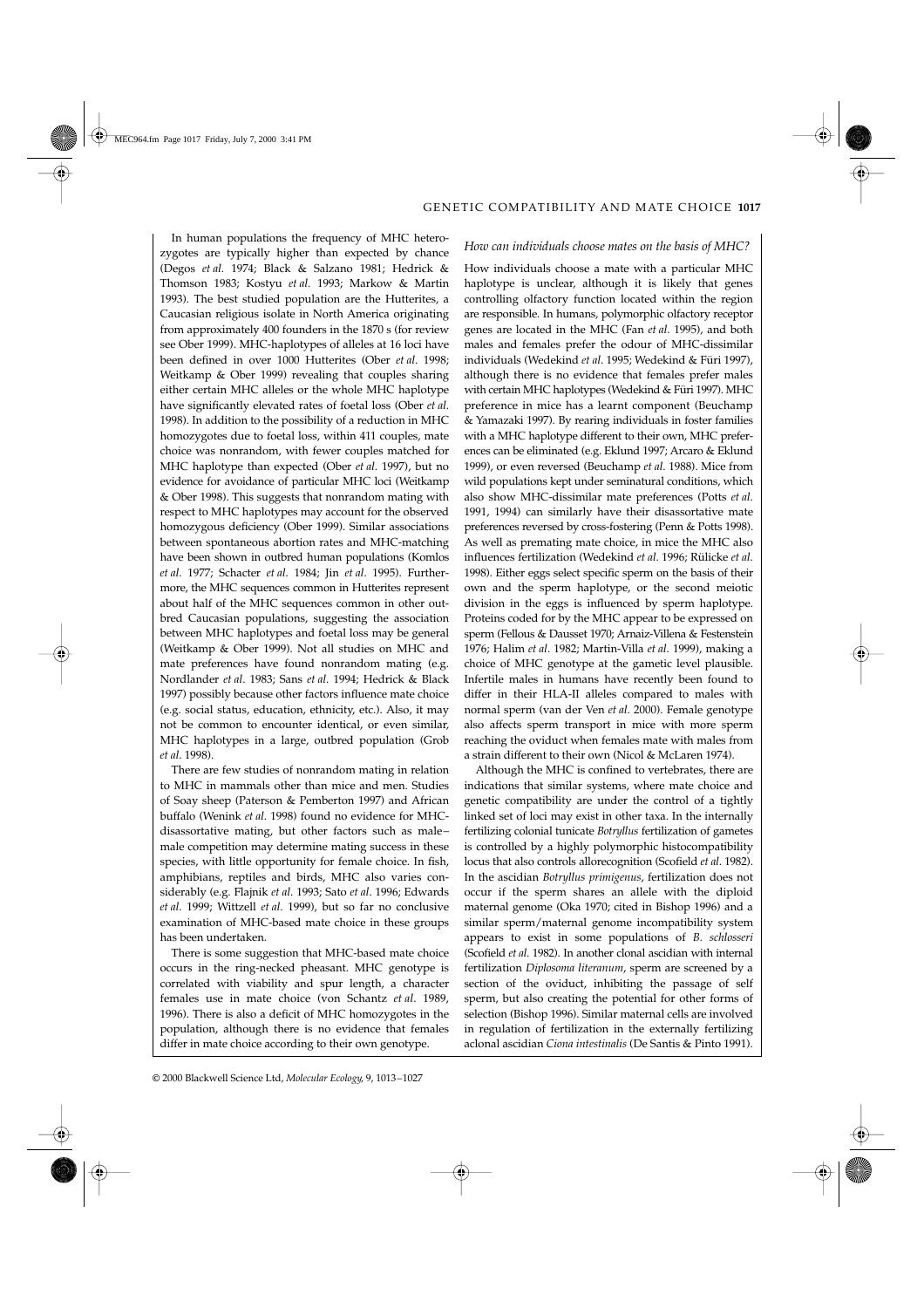(*Lacerta agilis*), the proportion of a polyandrous female's brood sired by a particular male was an inverse function of his relatedness to the female (Olsson *et al*. 1996). Similarly, in the compound ascidian *Diplosoma listerianum,* there was an inverse relationship between relatedness measured through random amplified polymorphic DNA (RAPD) band sharing and number of larvae produced, ranked as either none, few or many (Bishop *et al*. 1996). In *Drosophila mojavensis* (Markow 1982) and *D. nigrospiracula* (Markow 1997), despite having enough stored sperm, females mated to brothers laid fewer of their eggs. This suggests that females mated to their brothers attempt to avoid producing low fitness offspring by delaying oviposition in the hope of finding an alternative mate. These studies indicate that mate choice to increase genetic compatibility through the positive effects of heterozygosity, including avoiding deleterious recessives, is widespread and may occur before or after mating.

## *Mating between unrelated individuals*

There is evidence from a number of species that heterozygote advantage is widespread in relatively outbred populations (Mitton 1993; Bensch *et al*. 1994). Brown (1997, 1998) has argued that this should drive female choice for heterozygous males. If the relative proportions of the two homozygotes are unequal, a mutant female who chooses to mate with a heterozygous male will have more heterozygous offspring (Borgia 1979). However, for the average female this benefit will be offset by greater production of the lower fitness genotype of the unequally fit homozygotes. Therefore, simply mating with a heterozygous male will not generally increase the fitness of a female's young (Partridge 1983). There is evidence from *Colias* butterflies (Watt *et al*. 1986), and a number of other insect species (reviewed by Brown 1997) that heterozygous males are more likely to mate, but no evidence that females mating with such males have offspring with higher genetic fitness. The only exceptions are a limited number of situations where the loci responsible for homozygote disadvantage are either also responsible for some trait which can be used in mate choice, or are closely linked with such a trait. The best example is the MHC (Box II). Another possible case is the white throated sparrow *Zonotrichia albicollis* (Thorneycroft 1976; Houtman & Falls 1994) which has two colour morphs controlled by a chromosomal inversion. One type of homozygote is very rare suggesting that one allele is a strongly deleterious recessive. Nearly all matings are heterokaryotypic, which appears to be due to a combination of universal preference for the nonlethal homozygote, combined with superior competitive ability of heterozygotes. A second potential example is the seaweed fly, *Coelopa frigida* (Day & Gilburn 1997; Gilburn & Day 1999a) where around 10% of the genome is within

a single inversion system, which has two karyotypes, α and β that do not recombine. Heterokaryotypic offspring have higher viability than homokaryotypes and are intermediate in size between the two homokaryotypes (αα are large and ββ are small). Mate choice for genetic compatibility would predict that small females should choose to mate with large males, and large females should mate with small males. There is some evidence that this does occur in some populations (Gilburn & Day 1994). However, further research suggests that the inversion system does not generally promote female choice for genetic compatibility, and suggests that past results may be due to pleiotropic effects of selection on female mating propensity (Gilburn & Day 1999b).

*Evidence for pre- or postcopulatory mate choice due to deleterious recessives or overdominance.* Numerous examples of inbreeding avoidance occurring both before and after mating. Avoidance mechanisms accentuate effects of homozygote disadvantage. Some evidence in unrelated individuals in white throated sparrows and perhaps seaweed flies. Good evidence in the MHC (see Box II).

## **Coadapted gene complexes**

#### *Between species*

The clearest examples of mate choice for compatible genotypes are in the almost universal preference for conspecific partners. Indeed under some definitions, the ability of members of the opposite sex to recognize one another and mate defines the species itself (e.g. Patterson 1985). There are many examples of divergence in mating behaviour being driven by the cost of mating with members of the wrong species — a process known as reproductive character displacement (see Butlin 1989). In these cases gross genetic incompatibilities drive mate choice between species, which may incidentally affect mate choice within species.

There are two general explanations for why matings between species tend to produce offspring of lower fitness (a tautology under the biological species concept). First, there may be major differences in the genetic systems of the two groups (such as chromosome number, structure, etc.) which disrupt functions such as meiosis in hybrids. Second, within species, different genomic elements are coadapted (Dobzhansky 1948), making the phenotype liable to suffer if two divergent genomes are mixed. Coadapted gene complexes are groups of traits which have high fitness when they occur together, but reduced fitness when they do not. Coadaptation may be both external, providing a phenotype which is adapted to a specific environment; or internal, where genes are adapted to the presence of other alleles at other loci (Templeton 1986). External coadaptation occurs in situations where different species or races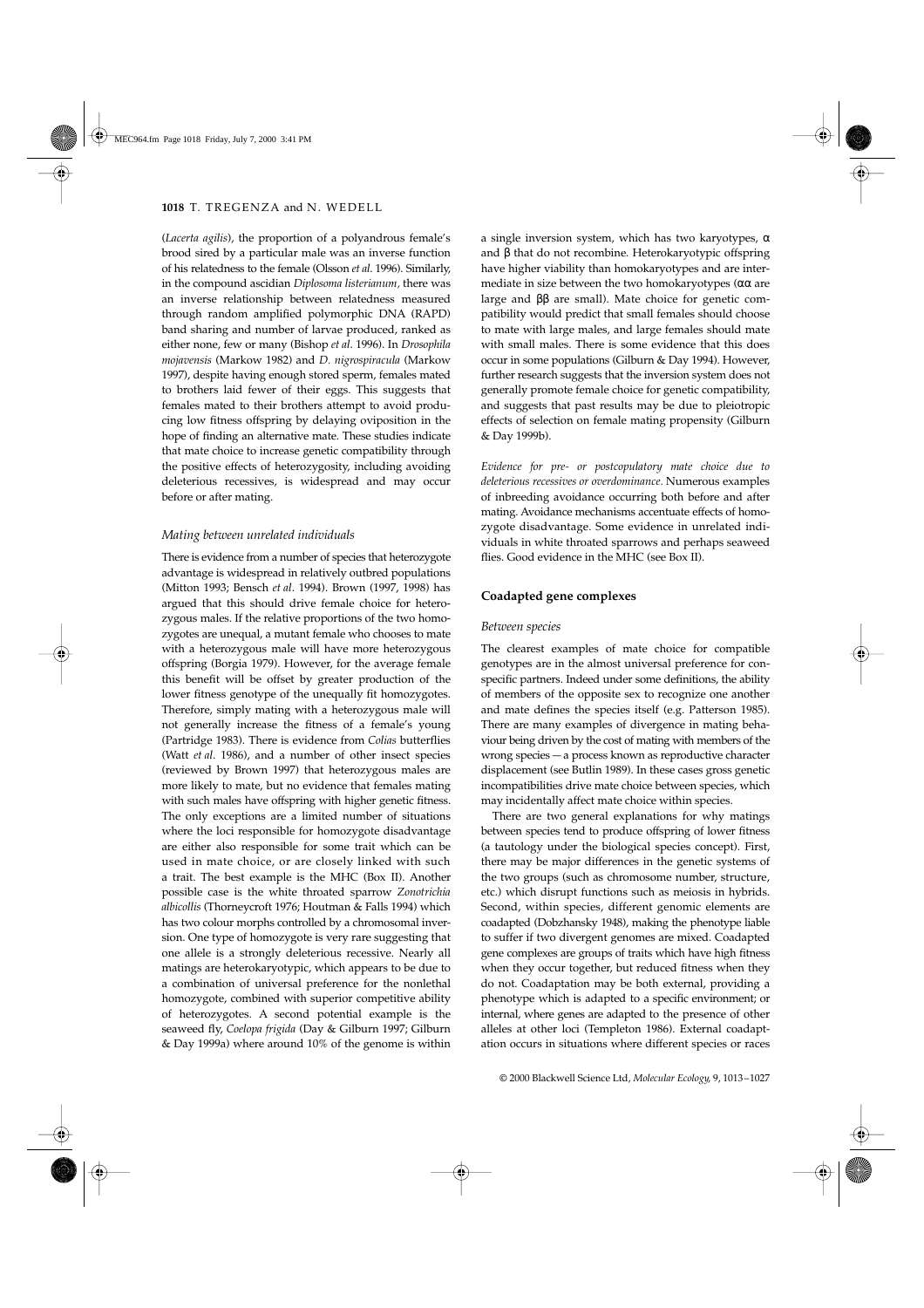are adapted to different environments so hybrids fall between the two and are disadvantaged in either situation. For instance, hybrids between races of the butterfly *Heliconius erato* are fully viable and fertile, but have coloration which exposes them to extreme predation, allowing the two forms to remain distinct (Mallet 1993). Internal coadaptation manifests itself as hybrid disadvantage even under standard conditions. For example, crosses between normally parthenogenetic strains of *D. mercatorum* derived from the same ancestral population show substantial hybrid viability disadvantages (Templeton *et al*. 1976). This inviability is due to interactions between loci, both within and between chromosomes and chromosome arms, indicating that coadaptation occurs between genes at unlinked loci. A potentially widespread and rapidly evolving source of coadaptation within species or races may result from coevolutionary arms races between the sexes. Because males are selected to increase their fertilization success even if this reduces female fitness there is a continuous conflict between the two. This is illustrated by work on *D. melanogaster* where females experimentally prevented from coevolving with males suffered reduced survivorship within 41 generations (Rice 1996). This continual coadaptation between the sexes could create genetic incompatibilities between species or populations.

Coadaptation can be used to define biological species as units between which genetic incompatibilities due to internal or external coadaptation of the genome reduce gene flow to a level below which recombination does not break down the coadapted gene complexes of the two groups. Under this definition, coadaptation of the genome, initially due to selection, creates genetic incompatibilities which are maintained through the deleterious effects of their disruption in hybrids. There may be a few species which are separated by changes in a single locus which fall outside this definition, but they are likely to be rare.

#### *Between populations within species*

Within species where, by definition, gene exchange is not severely limited, recombination will tend to prevent retention of more than one coadapted gene complex at any given set of loci. This effect will be reduced if the gene complex is small, or there is some form of recombination suppression. One factor which will prevent recombination between groups of individuals is spatial (or temporal) subdivision into geographical populations.

If populations are divided and subsequently come into contact, they may have evolved different coadapted gene complexes, such that hybrids have reduced fitness. This creates a selection pressure to choose members of your own population as mates, which will reduce gene flow further (reinforcement). However, cross-population matings create the potential for recombination to break down the

association between genes responsible for reduced hybrid fitness and genes for assortative mating between populations. Recombination creates individuals with a mating preference for one population and genes associated with hybrid disadvantage from the other population, increasing gene flow and hence resisting divergence between the groups. There are numerous examples of assortative mating and assortative fertilization (see Howard 1999) success between divergent populations, but in most cases these are a by-product of divergence in mating signals in allopatry, and hence mate choice is not actually being driven by genetic compatibility. There are only a few convincing cases of assortative mating being driven by selection against genetic incompatibility due to outbreeding (Butlin & Tregenza 1997). Nevertheless, in pied flycatchers (*Ficedula* spp.) (Sætre *et al*. 1997), and sticklebacks (*Gasterosteus* spp.) (Rundle & Schluter 1998) there is strong evidence that reinforcement has occurred.

Analogous to reinforcement is the possibility of sympatric speciation driven by assortative mating. Recent models incorporating realistic assumptions about genetic architecture suggest that sympatric speciation can result from mate choice for individuals which are genetically more compatible due to coadaptation between multiple independent loci controlling ecological traits and marker traits used in mate choice (Dieckmann & Doebeli 1999; Kondrashov & Kondrashov 1999; Tregenza & Butlin 1999). Although there are no unequivocal examples of sympatric speciation driven by mate choice for genetic compatibility it does provide the most convincing explanation for the monophyletic cichlid species flocks found in African crater lakes (Schliewen *et al*. 1994).

Evidence from laboratory crosses between isogenic lines suggests that genetic incompatibilities encountered as a result of outbreeding may lead to postcopulatory variation in mating success, which could be a form of mate choice. Clark *et al*. (1999) examined fertilization success of males from six lines of *Drosophila melanogaster* and found interactions between male and female strain in the outcome of sperm competition. However, 'own line' sperm were not more successful and there was no evidence that differential fertilization success brought benefits to the female's offspring, so females do not appear to be choosing sperm from more compatible males. In sea urchins (Palumbi 1998, 1999) there is even more convincing evidence for choice at the gamete recognition level. Several species exhibit female selection for particular male genotypes at the locus for the sperm protein bindin. Within the genus *Echinometra* there is substantial intraspecific variation in bindin genotypes which is associated with positive assortative fertilization. However, although the bindin alleles are clearly under selection it is not clear whether females benefit from choosing sperm with a similar genotype to their own.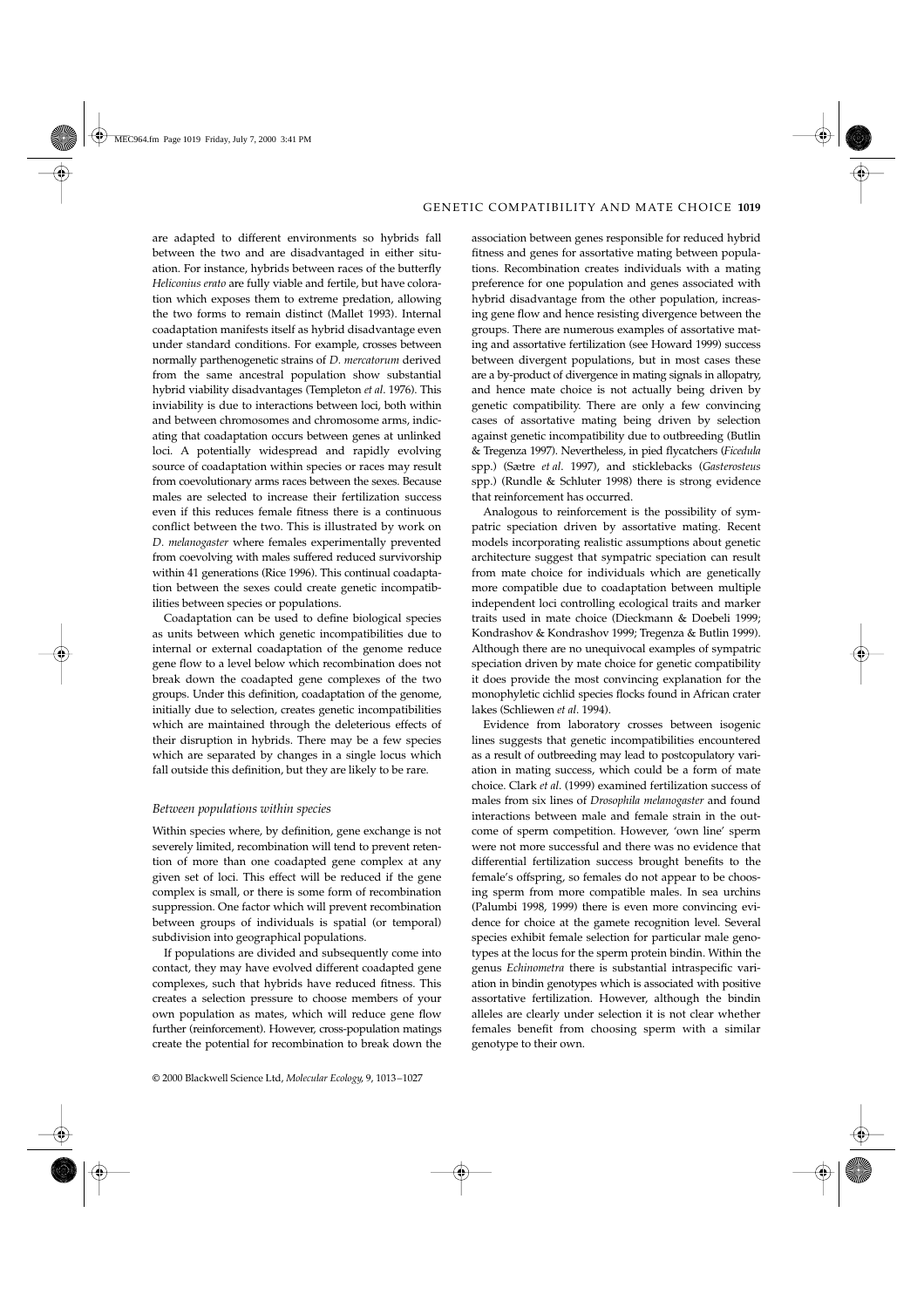## *Within populations*

The idea of an optimal level of outbreeding in which individuals 'strike an optimal balance between inbreeding and outbreeding' (Bateson 1983) is intuitively appealing. However, it is unlikely coadapted gene complexes will generally drive the evolution of such behaviour. Except in the case of small, very tightly linked groups of loci, multiple coadapted gene complexes can only be maintained in a panmictic population if they occur in a region of the genome in which recombination is suppressed, allowing coadaptation to develop. The most frequent sources of such recombination suppression are inversions and if the complex is on the Y chromosome. If coadapted regions are protected from recombination, females are not expected to exercise mate choice to maintain coadapted gene complexes, so they may not be a common source of variation in genetic compatibility. However, there may be benefits due to overdominance between inversion karyotypes (see heterozygosity section above).

Shields (1982) has argued that coadaptation should develop in the absence of barriers to gene flow, particularly with regard to highly dispersive species where gene flow could be limited by philopatry. In a study of pied flycatchers (*Ficedula hypoleuca*) Ratti *et al*. (1995) found that breeding pairs with low genetic similarity have more young who are not sired by the male of the pair. They also found a suggestion that more distantly related birds produce fewer fledglings, suggesting that pied flycatcher females may be engaging in extra-pair matings to reduce unspecified costs of outbreeding. However, in general there is little evidence of reduced fitness due to break up of coadapted gene complexes as a result of matings between animals which do actually meet in natural situations.

*Evidence for pre- or postcopulatory mate choice due to coadapted gene complexes.* Abundant between species and populations but in one or two cases this is likely to be a by-product of divergence, rather than as a selected trait. Very little evidence within populations — theoretically unlikely, no good empirical examples.

#### **Selfish genetic elements and compatibility**

Selfish genetic elements, defined broadly to include both selfish DNA and cytoplasmic symbionts or parasites, have effects which promote their own transmission at the expense of other genes. Several examples of female choice for male genotype are situations in which females choose according to whether males carry selfish elements, or are resistant to them. For instance, there is evidence that female stalkeyed flies prefer males carrying suppressors of X-linked selfish elements (Wilkinson *et al*. 1998), although recent models (Lande & Wilkinson 1999; Reinhold *et al*. 1999)

suggest that females may instead be choosing males which lack meiotic drivers altogether (Pomiankowski & Hurst 1999). Similarly, in the parasitoid wasp *Nasonia vitripennis*, females mated to two males, one of which carries a meiotic drive B chromosome, preferentially fertilize their eggs with sperm from the nondrive male (Beukeboom 1994). If all females are susceptible to the negative effects of the selfish elements they will all tend to avoid carrier males – a mating decision which cannot therefore be regarded as choice for genetic compatibility. However, selfish elements clearly do have the potential to create genetic incompatibilities because their effects frequently depend on interactions with the host genotype and according to whether selfish elements are present in both parents. For instance, multiple meiotic driver and suppresser genotypes could be segregating in a population, so that some females will be sensitive to some drivers but not others. Zeh & Zeh (1996) reviewed a number of potential scenarios in which selfish elements could drive postcopulatory choice. However, with the exception of the *t*-complex in mice (Box III), as yet the only available evidence for selfish elements driving variation between females in their choice of father for their offspring comes from crosses between populations where other forms of genetic incompatibility (see main text) are common.

# *Other situations where selfish elements might drive mate choice*

There are a number of situations in which we might expect nonrandom offspring paternity resulting from intragenomic conflict (see Zeh & Zeh 1996). Cellular endosymbionts, for example the bacteria *Wolbachia*, cause incompatibilities by induction of parthenogenesis, feminization, male killing and reduced hatching success in crosses between uninfected females and infected males (Stouthamer *et al*. 1999). There is no strong evidence that animals can tell when they are infected with *Wolbachia* or other intracellular parasites and modify their mating behaviour accordingly. However, it has recently been suggested that male *Acrea encedon* butterflies prefer to mate with uninfected females (Jiggins *et al*. 2000), although the possibility that this is due to differences in female behaviour cannot be ruled out. A second plausible source of genetic compatibility are maternal effect lethals — genes which kill offspring of heterozygous females when they mate with either wild-type or heterozygous males. An example being the MEDEA gene in *Tribolium castaneum* (Beeman *et al*. 1992) which has the potential to create differences in mate choice because females homozygous for MEDEA can mate with any male whereas heterozygous females must reject wild type and heterozygous mates if they are to avoid losing a proportion of their offspring. Thirdly, imprinted genes may create compatibility differences between individuals. If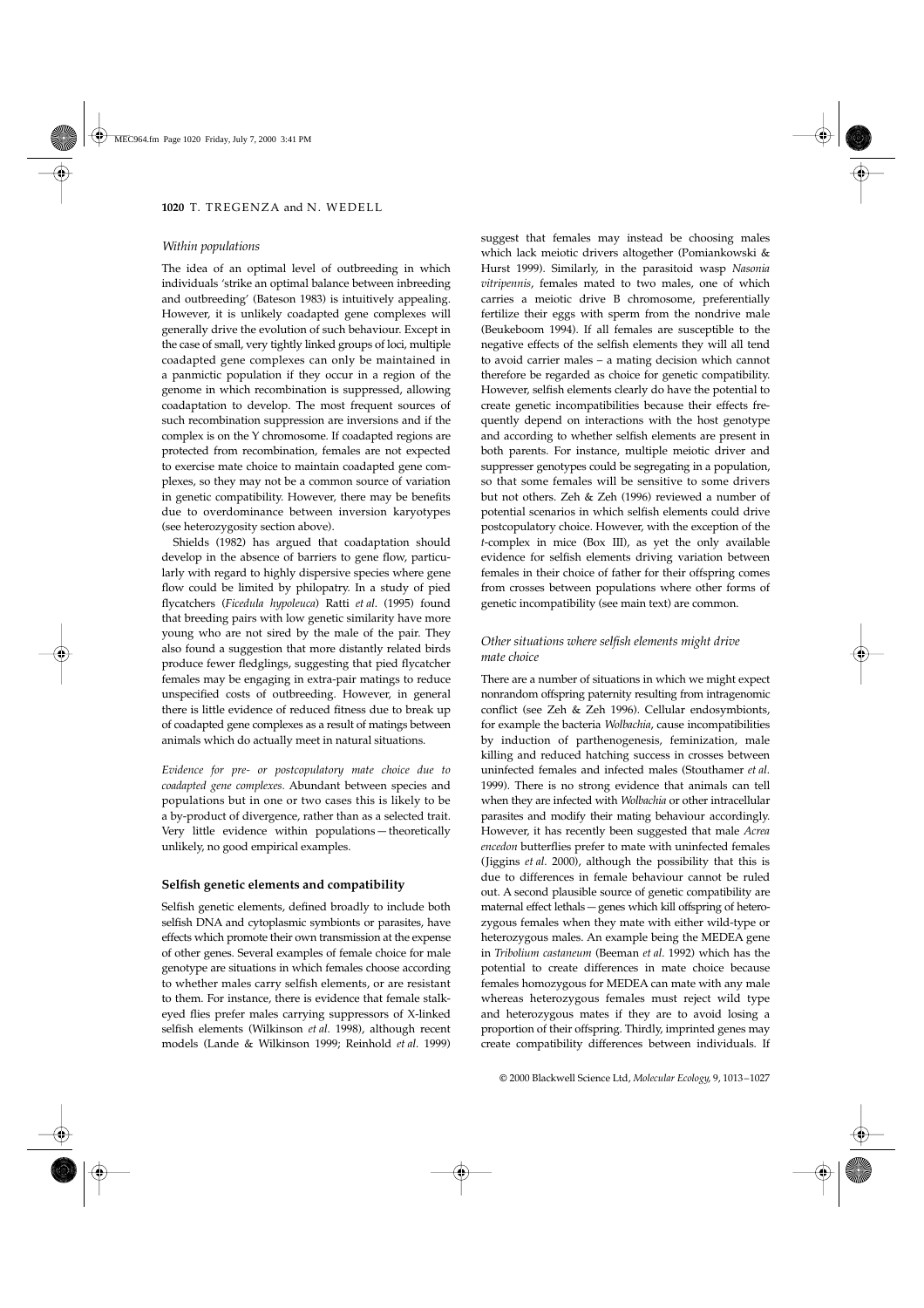# **Box III**

# *The t-complex in mice*

Most populations of house mice, *Mus domesticus* and populations of three other species of *Mus* (Delarbre *et al*. 1988) include individuals heterozygous for a variable recessive haplotype at a region of tightly linked loci known as the *t-*complex. The *t*-complex is a large chromosome segment about 1% of the total genome, linked by four inversions (Artz *et al*. 1982). The *t*-complex contains the MHC, and there is some evidence for interactions affecting mating behaviour between the MHC and other regions of the complex (Lenington *et al*. 1988; Lenington & Egid 1989). More than 25 different *t*-haplotypes have been found, most of which are homozygous lethals (Silver 1985). Despite strong selection against them, *t*-alleles persist because they are associated with segregation distortion in males (Bruck 1957; review in Lyttle 1991), with heterozygous males passing *t*-alleles to more than 90% of their offspring. Although heterozygous males produce equal numbers of *t* and wild type sperm, the wild type sperm are damaged in some way, reducing their fertilization ability (Fraser & Dudley 1999).

Despite segregation distortion, only around 25% of wild mice are heterozygous. This lower than expected frequency of *t*-alleles in natural populations appears be due to avoidance of heterozygous mates (Lenington 1983, 1991). Genes within the *t*-complex are associated with specific odours (Drickamer & Lenington 1987), and both males and females discriminate against the genotypes of the opposite sex based on odour (Lenington 1991). Comparing mice with the same MHC, wild female house mice avoid heterozygous males and prefer homozygous wild

genes imprinted by males cause embryos to sequester high levels of resources from a female, then from the female's point of view, these need to be balanced by maternally imprinted genes which optimally suppress such effects to maximize the female's lifetime reproductive success (Moore & Haig 1991). Therefore, females might be expected to choose males whose embryo resource transfer imprinting matches their own suppression imprinting. No examples of such behaviour have been found, and how females might identify male imprinting type has not been speculated upon.

As well as the influence of particular classes of selfish element, females may exploit interactions between selfish elements. For example, females carrying feminizing cytoplasmic bacteria might benefit from mating with males carrying Y-drivers. Several *Drosophila* and *Nasonia* species harbour both meiotic driver genes and cytoplasmic bacteria including *Wolbachia* (e.g. Breeuwer & Werren 1993; Merçot *et al*. 1995) and multiple meiotic drive systems

type males (Lenington 1983; Lenington & Egid 1985, 1989), as do inbred females (Levine *et al*. 1980). However, the magnitude of a female's avoidance of heterozygous males is related to her own genotype, indicating that genetic compatibility influences mate choice. Heterozygous females show greater avoidance than homozygous wild type females (Lenington 1983, 1991; Williams & Lenington 1993), although this is independent of the particular *t*-haplotype of the female (Williams & Lenington 1993). Female preference is also affected by other factors such as parental genotype (Lenington & Egid 1989), and becomes stronger during oestrus (Williams & Lenington 1993). In addition to female effects, males are more aggressive towards heterozygous females, and less likely to copulate with them than homozygous wild type females (Lenington 1983).

It is likely that a gene which influences female preference lies within the distal portion of the *t*-complex itself (Lenington 1991). Having a preference gene located within the *t*-complex enables both homozygous and heterozygous females to avoid the deleterious effects of mating with heterozygous males. Heterozygous females mating with heterozygous males will produce recessive lethal offspring, whereas the daughters of homozygous wild type females will not suffer directly, but will have heterozygous daughters which will suffer if mated with heterozygous males. However, because their heterozygous daughters inherit the preference gene (in the *t*-complex), they will also prefer homozygous wild type males (Lenington 1991). The fact that heterozygous females, who suffer more directly from mating with a heterozygous male show greater discrimination suggests that there may be costs associated with discriminating against heterozygous males, although as yet, these are unclear.

may also be widespread (e.g. Smith *et al*. 1998). Preferential fertilization by females according to whether males carry meiotic drivers, suppressors or cytoplasmic bacteria, in relation to their own genetic and cytoplasmic make-up, could provide another factor which might drive mate choice according to genetic compatibility.

Although several of the selfish elements described above have been shown to cause incompatibilities between populations, none have been demonstrated to drive mate choice dependent on individual genotype between individuals which are actually likely to meet in the wild. The only exception is segregation distortion, where there is evidence for differences in mate preference according to genotype in the mouse *t*-complex. However, the possibility that intragenomic conflict and intracellular symbionts may drive mate choice has been the subject of very little research, and postcopulatory choice (which has received less attention than precopulatory choice) may frequently be important for differential fertilization success of sperm from more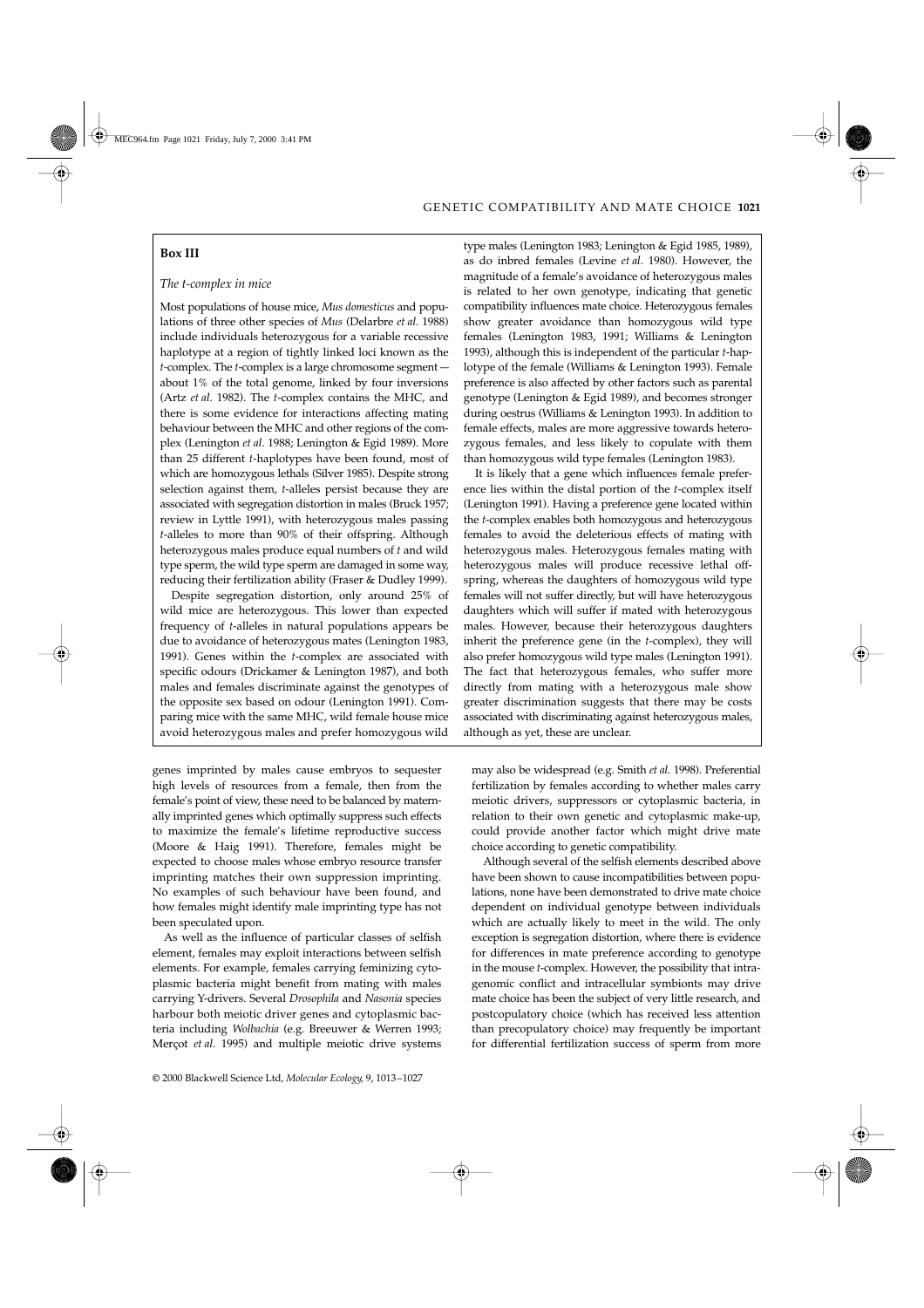Table 1 Summary of potential sources of genetic compatibility differences between mates. Evidence that such sources exist, whether they theoretically have the capacity to drive mate choice for more compatible partners and whether there is evidence that they do so. Between population examples exclude sources which also act within populations

| Potential source of<br>genetic compatibility (GC)                                                            |                     | Evidence that this source GC creates<br>differences in mate compatibility in nature | Theoretical plausibility of evolution of<br>mate choice driven by this source of GC                                                            | Empirical evidence for mate<br>choice due to this source of GC |
|--------------------------------------------------------------------------------------------------------------|---------------------|-------------------------------------------------------------------------------------|------------------------------------------------------------------------------------------------------------------------------------------------|----------------------------------------------------------------|
| Heterozygote advantage                                                                                       | Between species     | n/a                                                                                 |                                                                                                                                                |                                                                |
|                                                                                                              | Between populations | Abundant-deleterious recessives<br>important in hybrid vigour                       | Limited—except in the case of inbreeding<br>avoidance. Requires compatibility alleles and<br>choice alleles to be protected from recombination | No                                                             |
|                                                                                                              | Within populations  | Abundant-inbreeding avoidance                                                       | As above                                                                                                                                       | Some-the MHC*                                                  |
| Coadapted gene complexes                                                                                     | Between species     | Abundant-can define species                                                         | Yes-reproductive character displacement                                                                                                        | Abundant-interspecific<br>matings are rare                     |
|                                                                                                              | Between populations | Abundant                                                                            | Yes-recent models for sympatric speciation‡                                                                                                    | Some-pied flycatchers§ and<br>sticklebacks¶                    |
|                                                                                                              | Within populations  | No                                                                                  | No-coadaptated gene complexes must not<br>recombine so there is no benefit from choice as<br>a result of coadaptation itself                   | N <sub>o</sub>                                                 |
| Selfish genetic elements**<br>(Segregation distorters,<br>Maternal effect lethals,<br>Cytoplasmic symbionts) | Between species     | $Yes***$                                                                            | Yes-reproductive character displacement+                                                                                                       | No-but little research                                         |
|                                                                                                              | Between populations | Abundanttt                                                                          | ?-Depends on the selfish element-<br>requires coinheritance of selfish element and<br>genes for choice as in reinforcement*                    | No-but little research                                         |
|                                                                                                              | Within populations  | Abundant                                                                            | As above                                                                                                                                       | Some- <i>t</i> -complex in mice**                              |

\*Box II; †Butlin (1989); ‡Tregenza & Butlin (1999); §Sætre *et al*. (1997); ¶Rundle & Schluter (1998); \*\*Box III; \*\*\*Breeuwer & Werren (1995); †† Hurst *et al*. (1996).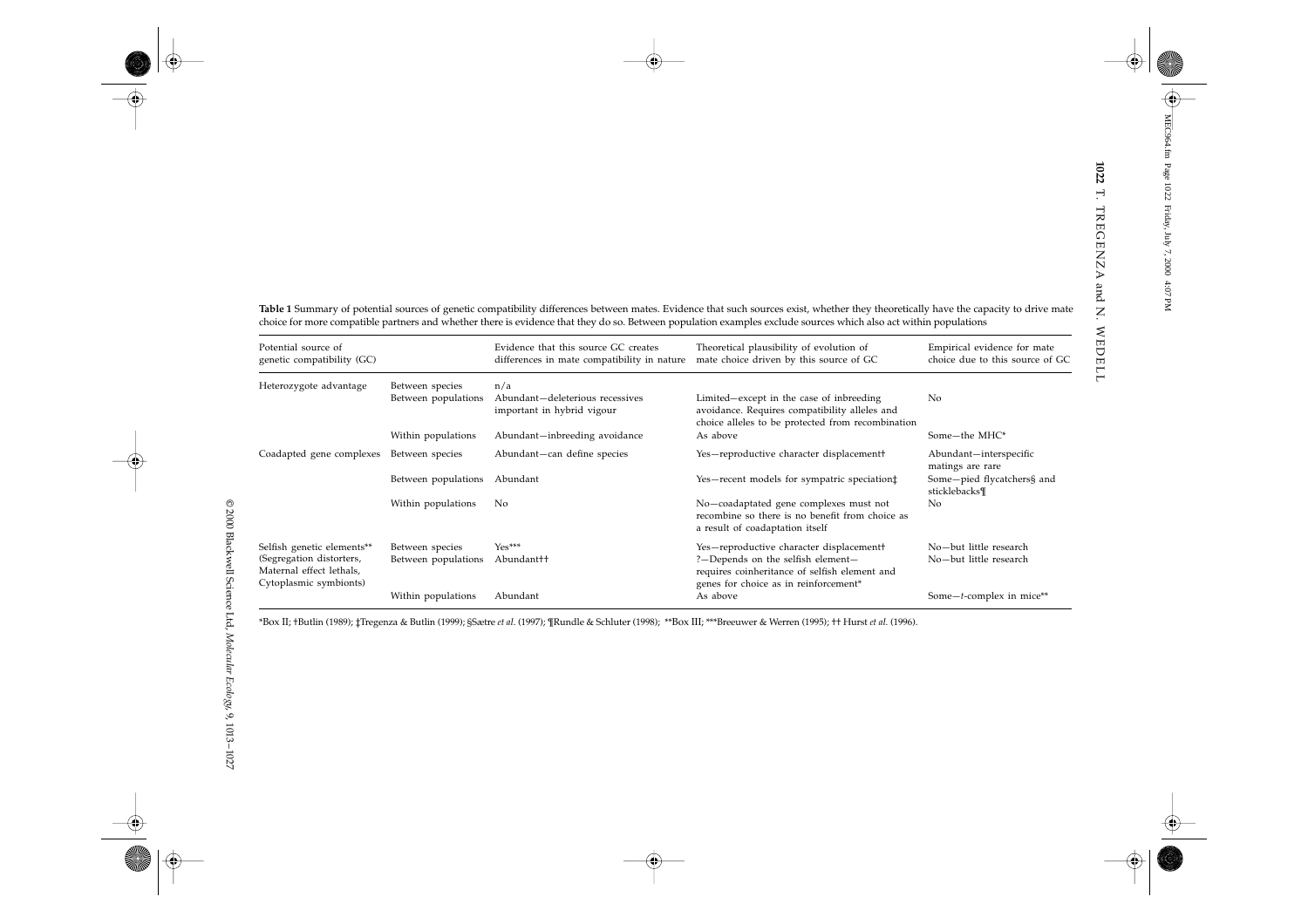compatible males. However, it is also possible that within populations selfish elements, including endosymbionts and the suppressers of such elements may tend to sweep to fixation. Equally, genes involved in conflicts between the sexes, such as imprinted genes, may tend to evolve continuously, preventing the evolution of preferences for specific genes in the opposite sex. It may be that only in potentially rare cases where selfish elements and mate preference alleles are tightly linked (as appears to be the case in the *t*-complex) can selfish elements lead to the evolution of pre- or postcopulatory mate choice for genetic compatibility.

## **Future directions**

Evidence for differences between males in their success in siring offspring as a result of their genetic compatibility with particular females is confined to a subset of potential sources of genetic compatibility (Table 1). Between individuals from the same population, this list is reduced still further. Within populations, examples are confined to avoidance of mating with close relatives, and a handful of cases such as the MHC and the *t*-complex, where chromosome regions protected from recombination harbour both the alleles which create incompatibilities and alleles which influence mate choice. However, there are a number of similar genetic systems, particularly chromosomal inversions, in a variety of taxa which could also drive differential fertilization success. The potential for genetic compatibility to drive mate choice between populations (reinforcement) has recently gained empirical and theoretical support but needs more work to assess its prevalence. Because of their ability to spread rapidly, selfish genetic elements may be common sources of incompatibility between populations, suggesting their potential to drive reinforcement. Within populations, the possibility that selfish elements could drive mate choice and differential fertilization success according to which elements the female carries is particularly exciting, not least because so much remains to be learnt. For example, can females carrying parasitic endosymbionts detect that they are infected and modify their mate choices accordingly? Do females carrying maternal effect lethals differ in mate choice compared to wild-type females? Studies must consider the potential for both pre- and postcopulatory choice, and the possibility that females use conditional strategies that do not require alleles for mate choice dependent on their own genotype. For example, if a female mates to a male with imprinted genes which do not match her own, with resultant effects during pregnancy, she may reject him as a future mate. Finally, the possibility that females make different mate choices depending upon the environment they anticipate for their offspring, and the role such a process may have in the maintenance of polyandry and genetic variability deserves further investigation.

## **Acknowledgements**

We would like to thank Wolf Blanckenhorn, Roger Butlin, David Hosken, Loren Rieseberg, Paul Ward, Jerry Wilkinson, David Zeh and Jeanne Zeh and an anonymous referee for comments on previous versions of the manuscript. This work was supported by a NERC fellowship to TT and grants from the Swedish Natural Science Research Council, the Swedish Royal Society (Crafoord Foundation), and a Royal Society University Fellowship to NW.

#### **References**

- Alatalo RV, Mappes J, Elgar MA (1997) Heritabilities and paradigm shifts. *Nature, London*, **385**, 402–403.
- Apanius V, Penn D, Slev P, Ruff LR, Potts WK (1997) The nature of selection on the major histocompatibility complex. *Critical Reviews in Immunology*, **17**, 179–224.
- Arcaro KF, Eklund A (1999) A review of MHC-based mate preferences and fostering experiments in two congenic strains of mice. *Genetica*, **104**, 241–244.
- Arnaiz-Villena A, Festenstein H (1976) HLA genotyping by using spermatozoa: Evidence for haploid gene expression. *Lancet*, **ii**, 707–709.
- Artzt K, Shin H-S, Bennett D (1982) Gene mapping within the T/ t complex of the mouse. II. Anomalous position of the H-2 complex in t haplotypes. *Cell*, **28**, 471–476.
- Bateson P (1983) Optimal outbreeding. In: *Mate Choice* (ed. Bateson P), pp. 257–277. Cambridge University Press, Cambridge.
- Beeman RW, Friesen KS, Denell RE (1992) Maternal-effect selfish genes in flour beetles. *Science*, **256**, 89–92.
- Bensch S, Hasselquist D, Vonschantz T (1994) Genetic similarity between parents predicts hatching failure — nonincestuous inbreeding in the great reed warbler. *Evolution*, **48**, 317–326.
- Beuchamp GK, Yamazaki K (1997) HLA and mate selection in humans: commentary. *American Journal of Human Genetics*, **61**, 484–496.
- Beuchamp GK, Yamazaki K, Bard J *et al.* (1988) Preweaning experience in the control of mating preferences by genes in the major histocompatibility complex of the mouse. *Behavioral Genetics*, **18**, 537–547.
- Beukeboom LW (1994) Phenotypic fitness effects of the selfish B chromosome, paternal sex ratio (PSR) in the parasitic wasp *Nasonia vitripennis. Evolutionary Ecology*, **8**, 1–24.
- Bishop JDD (1996) Female control of paternity in the internally fertilizing compound ascidian *Diplosoma listerianum.* 1. Autoradiographic investigation of sperm movements in the female reproductive tract. *Proceedings of the Royal Society of London Series B* — *Biological Sciences*, **263**, 369–376.
- Bishop JDD, Jones CS, Noble LR (1996) Female control of paternity in the internally fertilizing compound ascidian *Diplosoma listerianum*. 2. Investigation of male mating success using RAPD markers. *Proceedings of the Royal Society of London Series B* — *Biological Sciences*, **263**, 401–407.
- Black FL, Salzano FM (1981) Evidence for heterosis in the HLA system. *American Journal of Human Genetics*, **33**, 894–899.
- Blouin SF, Blouin M (1988) Inbreeding avoidance behaviors. *Trends in Ecology and Evolution*, **3**, 230–233.
- Borgia G (1979) Sexual selection and the evolution of mating systems. In: *Sexual Selection and Reproductive Competition in Insects* (eds Blum MS, Blum NA), pp. 19–80. Academic Press, New York.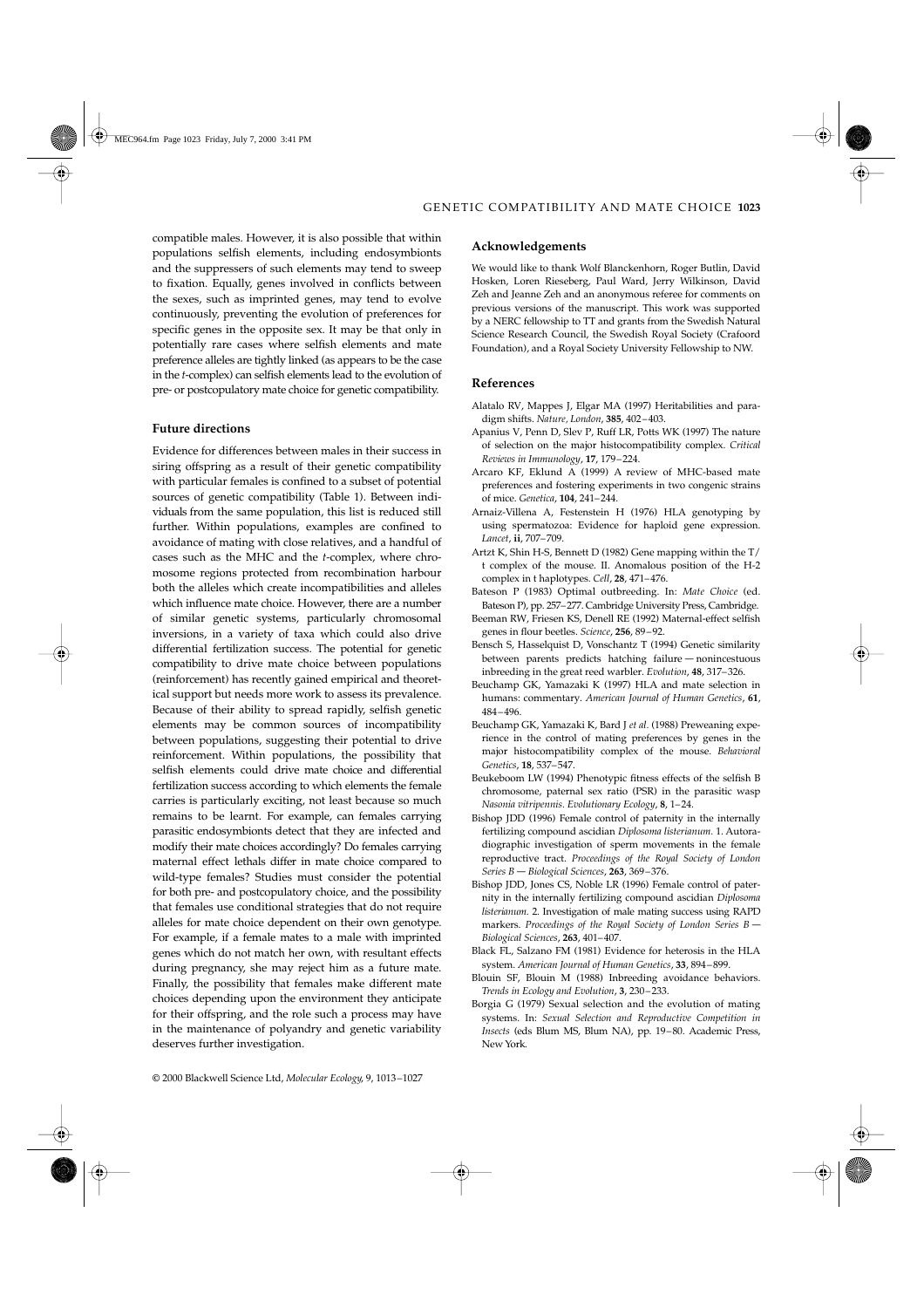#### 1024 T. TREGENZA and N. WEDELL

- Breeuwer JAJ, Werren JH (1993) Cytoplasmic incompatibility and bacterial density in *Nasonia vitripennis*. *Genetics*, **135**, 565–574.
- Breeuwer JAJ, Werren JH (1995) Hybrid breakdown between 2 haplodiploid species — the role of nuclear and cytoplasmic genes. *Evolution*, **49**, 705–717.
- Brown JL (1997) A theory of mate choice based on heterozygosity. *Behavioral Ecology*, **8**, 60–65.
- Brown JL (1998) The new heterozygosity theory of mate choice and the MHC. *Genetica*, **104**, 215–221.
- Brown JL, Eklund A (1994) Kin recognition and the major histocompatibility complex: an integrative review. *American Naturalist*, **143**, 435–461.
- Brown RE, Singh PB, Roser B (1987) The major histocompatibility complex and the chemosensory recognition of individuality in rats. *Physiology and Behavior*, **40**, 65–73.
- Bruck D (1957) Male segregation ratio advantage as a factor maintaining lethal alleles in wild populations of house mice. *Proceedings of the National Academy of Sciences of the USA*, **43**, 152–158.
- Burnet FM (1971) 'Self-recognition' in colonial marine forms and flowering plants in relation to the evolution of immunity. *Nature, London*, **230**, 232–235.
- Butlin RK (1989) Reinforcement of premating isolation. In: *Speciation and its Consequences* (eds Otte D, Endler JA), pp. 158–179. Sinauer Associates, Sunderland, Massachusetts.
- Butlin RK, Tregenza T (1997) Is speciation no accident? *Nature, London*, **387**, 551–552.
- Clark AG, Begun DJ, Prout T (1999) Female × Male interactions in *Drosophila* sperm competition. *Science*, **283**, 217–220.
- Day TH, Gilburn AS (1997) Sexual selection in seaweed flies. *Advances in the Study of Behaviour*, **26**, 1–57.
- Degos L, Colombani J, Chavantr A, Bengston B, Jacqard A (1974) A selective pressure on HLA polymorphism. *Nature, London*, **249**, 62–63.
- Delarbre C, Kashi Y, Boursot P *et al.* (1988) Phylogenetic distribution in the genus *Mus* of t-complex specific DNA and protein markers: inferences on the origin of t-haplotypes. *Molecular Biology and Evolution*, **5**, 120–133.
- De Santis R, Pinto MR (1991) Gamete self-discrimination in ascidians — a role for the follicle cells. *Molecular Reproduction and Development*, **29**, 47–50.
- Dieckmann U, Doebeli M (1999) On the origin of species by sympatric speciation. *Nature, London*, **400**, 354–357.
- Dobzhansky T (1948) Genetics of natural populations. XVIII. Experiments on chromosomes of *Drosophila pseudoobscura* from different geographical regions. *Genetics*, **33**, 588–602.
- Drickamer L, Lenington S (1987) T-locus effects on the male urinary chemosignal that accelerates puberty in female mice. *Animal Behaviour*, **35**, 1581–1583.
- Eberhard WG (1996) *Female Control: Sexual Selection by Cryptic Female Choice*. Princeton University Press, Princeton.
- Edwards SV, Hess CM, Gasper J, Garrigan D (1999) Toward an evolutionary genomics of the avian MHC. *Immunological Reviews*, **167**, 119–132.
- Eggert F, Müller-Ruchholtz W, Ferstl R (1999) Olfactory cues associated with the major histocompatibility complex. *Genetica*, **104**, 191–197.
- Egid K, Brown JL (1989) The major histocompatibility complex and female mating preferences in mice. *Animal Behaviour*, **38**, 548–550.
- Eklund A (1997) The major histocompatibility complex and mating preferences in wild house mice. *Behavioral Ecology*, **8**, 630–634.
- Eklund A (1999) Use of the MHC for mate choice in wild house mice (*Mus domesticus*). *Genetica*, **104**, 245–248.
- Eklund A, Egid A, Brown JL (1991) The major histocompatibility complex and mating preferences of male mice. *Animal Behaviour*, **42**, 693–694.
- Fan W, Liu YC, Parimoo S, Weismann SM (1995) Olfactory receptorlike genes are located in the human major histocompatibility complex. *Genomics*, **27**, 119–123.
- Fellous M, Dausset J (1970) Probable haploid expression of HLA antigens on human spermatozoon. *Nature, London*, **225**, 191–193.
- Flajnik MF, Kasahara M, Shum BP *et al.* (1993) A novel type on class I gene organization in vertebrates: a large family of non-MHC-linked class I genes is expressed at the RNA level in amphibian *Xenopus*. *EMBO Journal*, **12**, 4385–4396.
- Fraser LR, Dudley K (1999) New insight into the t-complex and control of sperm function. *BioEssays*, **21**, 304–312.
- Gigord L, Lavigne C, Shykoff JA (1998) Partial self-incompatibility and inbreeding depression in a native tree species of La Reunion (Indian Ocean). *Oecologia*, **117**, 342–352.
- Gilburn AS, Day TH (1994) Sexual dimorphism, sexual selection and the alpha-beta chromosomal inversion polymorphism in the seaweed fly, *Coelopa frigid. Proceedings of the Royal Society of London Series B* — *Biological Sciences*, **257**, 303–309.
- Gilburn AS, Day TH (1999a) Female mating behaviour, sexual selection and chromosome I inversion karyotype in the seaweed fly, *Coelopa frigida. Heredity*, **82**, 276–281.
- Gilburn AS, Day TH (1999b) Evolution of female choice in seaweed flies: Fisherian and good-genes mechanisms operate in different populations. *Proceedings of the Royal Society of London Series B* — *Biological Sciences*, **255**, 159–165.
- Grob B, Knapp LA, Martin RD, Anzenberger G (1998) The major histocompatibility complex and mate choice: inbreeding avoidance and selection of good genes. *Experimental and Clinical Immunogenetics*, **15**, 119–129.
- Halim K, Wong DM, Mittal KK (1982) The HLA typing of human spermatozoa by two color fluoresces. *Tissue Antigens*, **19**, 90–91.
- Hamilton WD, Zuk M (1982) Heritable true fitness and bright birds: a role for parasites? *Science*, **218**, 384–387.
- Hedrick PW, Black FL (1997) HLA and mate selection: no evidence in South Amerindians. *American Journal of Human Genetics*, **61**, 505–511.
- Hedrick PW, Thomson G (1983) Evidence for balancing selection at HLA. *Genetics*, **104**, 449–456.
- Hill AVS, Allsopp CEM, Dwiatkowski D *et al.* (1991) Common West African HLA antigens are associated with protection from severe malaria. *Nature, London*, **352**, 595–600.
- Hill AVS, Elvin J, Willis AC *et al.* (1992) Molecular analysis of the association of HLA-B53 and resistance to severe malaria. *Nature, London*, **360**, 434–439.
- Houle D (1992) Comparing the evolvability and variability of quantitative traits. *Genetics*, **130**, 195–204.
- Houtman AM, Falls JB (1994) Negative assortative mating in the white-throated sparrow, *Zonotrichia albicollis* — the role of mate choice and intra-sexual competition. *Animal Behaviour*, **48**, 377–383.
- Howard DJ (1999) Conspecific sperm and pollen precedence and speciation. *Annual Review of Ecology and Systematics*, **30**, 109– 132.
- Hughes AL (1992) Maintenance of MHC polymorphism. *Nature, London*, **335**, 402–403.
- Hurst LD, Atlan A, Bengtsson BO (1996) Genetic conflicts. *Quarterly Review of Biology*, **3**, 251–253.
- Janeway CA, Travers P, Walshport M, Capra JD (1999) *Immunobiology:*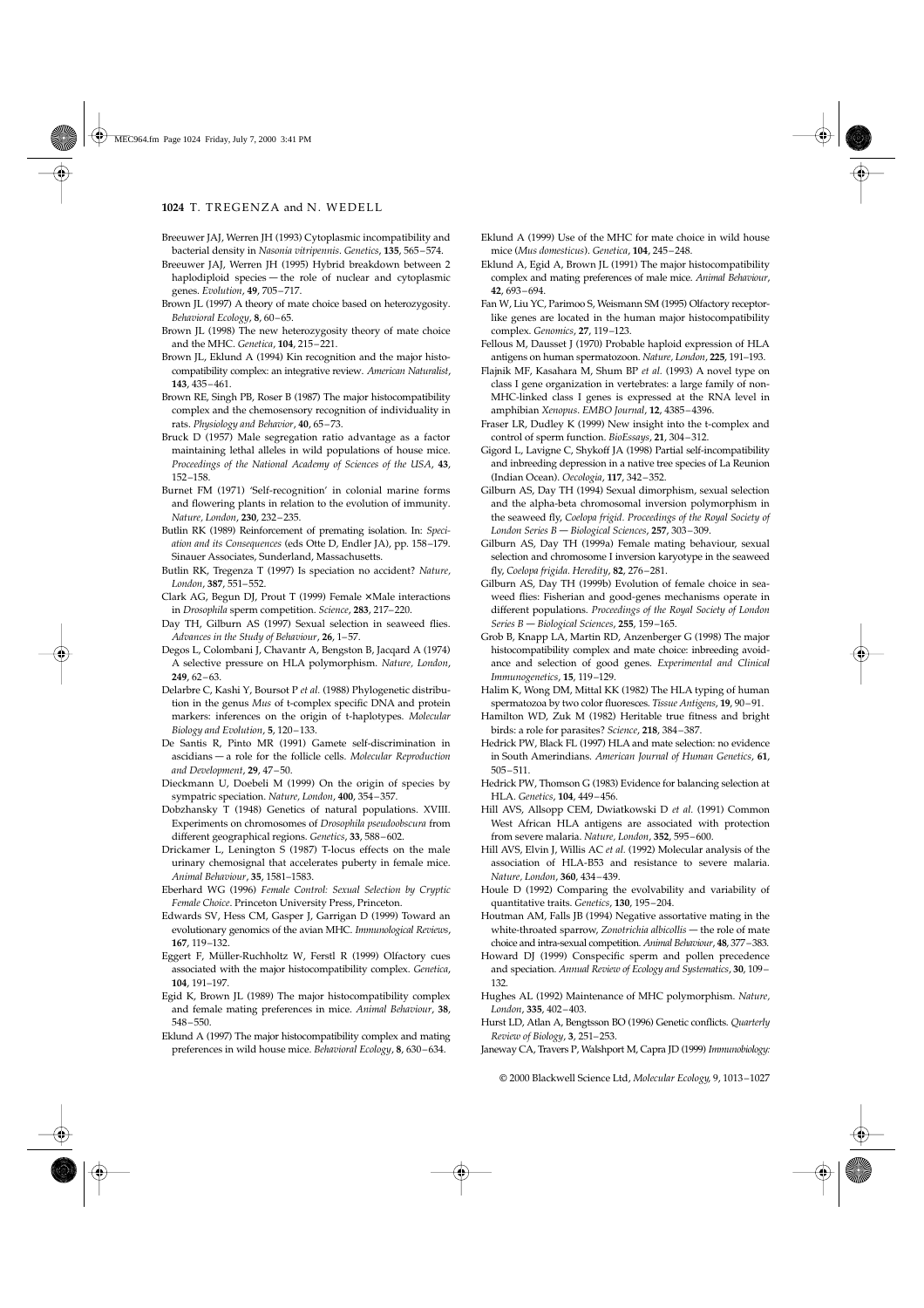*the Immune System in Health and Disease* 4th edn. Elsevier Science Ltd, London.

- Jennions MD (1997) Female promiscuity and genetic incompatibility. *Trends in Ecology and Evolution*, **12**, 251–253.
- Jiggins FM, Hurst GDD, Majerus MEN (2000) Sex-ratio distorting *Wolbachia* causes sex-role reversal in its butterfly host. *Proceedings of the Royal Society of London Series B* — *Biological Sciences*, **267**, 69–73.
- Jin K, Ho HN, Speed TP, Gill TJ III (1995) Reproductive failure and the major histocompatibility complex. *American Journal of Human Genetics*, **56**, 1456–1467.
- Jordan WC, Bruford MW (1998) New perspectives on mate choice and the MHC. *Heredity*, **81**, 239–245.
- Keil A, Sachser N (1998) Reproductive benefits from female promiscuous mating in a small mammal. *Ethology*, **104**, 897–903.
- Kempenaers B, Congdon B, Boag P, Robertson RJ (1999) Extrapair paternity and egg hatchability in tree swallows: evidence for the genetic compatibility hypothesis? *Behavioral Ecology*, **10**, 304–311.
- Klein J (1986) *Natural History of the Major Histocompatibility Complex*. John Wiley and Sons, New York.
- Knapp LA, Ha JC, Sackett GP (1996) Parental MHC antigen sharing and pregnancy wastage in captive pigtail macaques. *Journal of Reproductive Immunology*, **32**, 73–88.
- Komlos L, Zamir R, Joshua H, Halbrecht I (1977) Common HLA antigens in couples with repeated abortions. *Clinical Immunology and Immunopathology*, **7**, 330–335.
- Kondrashov AS, Kondrashov FA (1999) Interactions among quantitative traits in the course of sympatric speciation. *Nature, London*, **400**, 351–354.
- Kostyu DD, Dawson DV, Elias S, Ober C (1993) Deficit of HLA homozygotes in a Caucasian isolate. *Human Immunology*, **37**, 135–142.
- Kuby J (1997) *Immunology* 3rd edn. W.H. Freeman, New York.
- Lande R, Wilkinson GS (1999) Models of sex ratio meiotic drive and sexual selection in stalk-eyed flies. *Genetical Research*, **74**, 245–253.
- Lenington S (1983) Social preferences for partners carrying 'god genes' in wild house mice. *Animal Behaviour*, **31**, 325–333.
- Lenington S (1991) The t complex: a story of genes, behavior, and populations. *Advances in the Study of Behavior*, **20**, 51–86.
- Lenington S, Egid K (1985) Female discrimination of male odors correlated with male genotype at the T-locus in *Mus musculus*: a response to T-locus of H-2 locus variability? *Behavioral Genetics*, **15**, 37–51.
- Lenington S, Egid K (1989) Family environment influences female preference for male odors correlated with t complex genotype. *Behavioral Genetics*, **19**, 257–266.
- Lenington S, Egid K, Williams J (1988) Analysis of genetic recognition system. *Behavioral Genetics*, **18**, 549–564.
- Levine L, Rockwell RF, Grossfield J (1980) Sexual selection in mice. V. Reproductive competition between  $+/+$  and  $+/$ t<sup>w5</sup> males. *American Naturalist*, **116**, 150–156.
- Lyttle TW (1991) Segregation distorters. *Annual Review of Genetics*, **25**, 511–557.
- Madsen T, Shine R, Loman J, Håkansson T (1992) Why do female adders copulate so frequently? *Nature, London*, **355**, 440–441.
- Mallet J (1993) Speciation, raciation and color pattern evolution in *Heliconius* butterflies: evidence from hybrid zones. In: *Hybrid Zones and the Evolutionary Process* (ed. Harrison RG), 226–260. Oxford University Press, New York.

Manning CJ, Wakeland EK, Potts WK (1992) Communal nesting

© 2000 Blackwell Science Ltd, *Molecular Ecology*, 9, 1013–1027

patterns in mice implicate MHC genes in kin recognition. *Nature, London*, **360**, 581–583.

- Markow TA (1982) Mating systems of cactophilic Drosophila. In: *Ecological Genetics and Evolution: the Cactus-Yeast-Drosophila Model System* (eds Barker JSF, Starmer WT), pp. 273–287. Academic Press, New York.
- Markow TA (1997) Assortative fertilization in Drosophila. *Proceedings of the National Academy of Sciences of the USA*, **94**, 7756–7760.
- Markow TA, Martin JF (1993) Inbreeding and developmental stability in a small human-population. *Annals of Human Biology*, **20**, 389–394.
- Martin-Villa JM, Longás J, Arnáiz-Villena A (1999) Cyclic expression of HLA class I and II molecules on the surface of purified human spermatozoa and their control by serum inhibin B levels. *Biology of Reproduction*, **61**, 1382–1386.
- Matton DP, Nass N, Clarke AE, Newbigin E (1994) Selfincompatibility – how plants avoid illegitimate offspring. *Proceedings of the National Academy of Sciences of the USA*, **91**, 1992–1997.
- Merçot H, Atlan A, Jacques M, Montchamp-Moreau C (1995) Sex-ratio distortion in *Drosophila simulans*: co-ocurrence of a meiotic drive and a suppressor of drive. *Journal of Evolutionary Biology*, **8**, 283–300.
- Mitton JB (1993) Theory and data pertinent to the relationship between heterozygosity and fitness. In: *Natural History of Inbreeding and Outbreeding: Theoretical and Empirical Perspectives* (ed. Thornhill NW), pp. 17–41, University of Chicago Press, Chicago.
- Møller AP, Alatalo RV (1999) Good-genes effects in sexual selection. *Proceedings of the Royal Society of London Series B* — *Biological Sciences*, **266**, 85–91.
- Monroy A, Rosati F (1979) The evolution of cell-cell recognition system. *Nature, London*, **27**, 165–166.
- Moore T, Haig D (1991) Genomic imprinting in mammalian development — a parental tug-of-war. *Trends in Genetics*, **7**, 45–49.
- Mousseau TA, Roff DA (1987) Natural selection and the heritability of fitness components. *Heredity*, **59**, 181–198.
- Newcomer SD, Zeh JA, Zeh DW (1999) Genetic benefits enhance the reproductive success of polyandrous females. *Proceedings of the National Academy of Sciences of the USA*, **96**, 10236–10241.
- Nicol A, McLaren A (1974) An effect of female genotype on sperm transport in mice. *Journal of Reproduction and Fertility*, **39**, 421–424.
- Nordlander C, Hammarström L, Lindblom B, Smith CIEE (1983) No role of HLA in mate selection. *Immunogenetics*, **18**, 429–431.
- Ober C (1999) Studies of HLA, fertility and mate choice in a human isolate. *Human Reproduction Update*, **5**, 103–107.
- Ober C, Hyslop T, Elias S, Weitkamp LR, Hauck WW (1998) Human leucocyte antigen matching and fetal loss: a result of a 10-year prospective study. *Human Reproduction*, **13**, 33–38.
- Ober C, Weitkamp LR, Cox N *et al.* (1997) HLA and mate choice in humans. *American Journal of Human Genetics*, **61**, 497–504.
- Oka H (1970) Colony specificity in compound ascidians. In: *Profiles of Japanese Science and Scientists* (ed. Yukawa H), pp. 196–206. Kodanska, Tokyo.
- Olsson M, Gullberg A, Tegelström H, Madsen T, Shine R (1994) Can female adders multiply? *Nature, London*, **369**, 528.
- Olsson M, Shine R, Madsen T, Gullberg A, Tegelström H (1996) Sperm selection by females. *Nature, London*, **383**, 585.
- Palumbi SR (1998) Species formation and the evolution of gamete recognition loci. In: *Endless Forms: Species and Speciation* (eds Howard DJ, Berlocher SH), pp. 271–278. Oxford University Press, New York.
- Palumbi SR (1999) All males are not created equal: fertility differences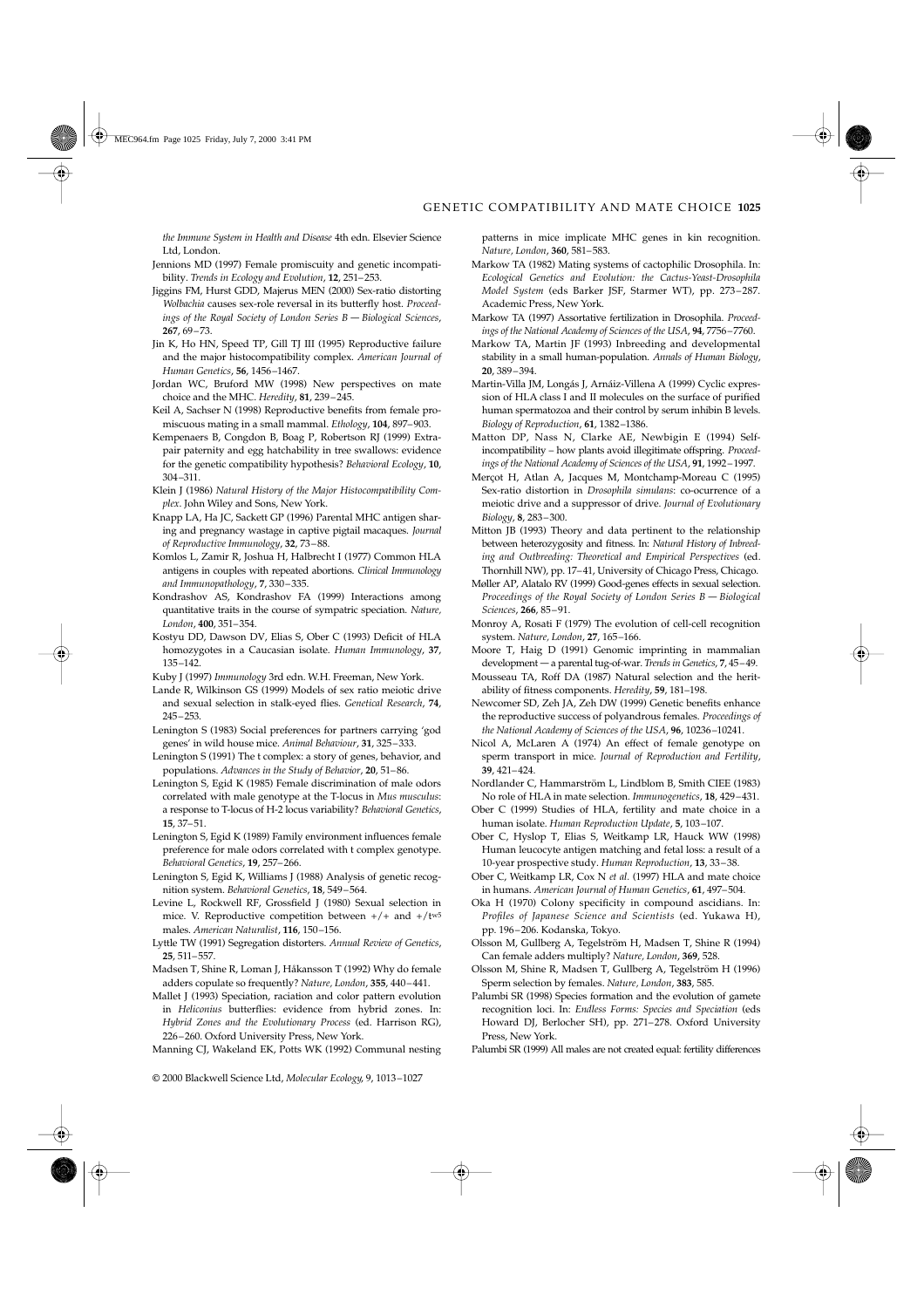depend on gamete recognition polymorphisms in sea urchins. *Proceedings of the National Academy of Sciences of the USA*, **96**, 12632–12637.

- Partridge L (1983) Non-random mating and offspring fitness. In: *Mate Choice* (ed. Bateson P), pp. 227–256. Cambridge University Press, Cambridge.
- Paterson S, Pemberton JM (1997) No evidence for major histocompatibility complex-dependent mating patterns in a freeliving ruminant population. *Proceedings of the Royal Society of London Series B* — *Biological Sciences*, **264**, 1813–1819.
- Patterson C (1985) The recognition concept of species. In: *Species and Speciation* (ed. Vrba ES), pp. 21–29. Transvaal Museum, Pretoria, South Africa.
- Penn DJ, Potts WK (1998) MHC-disassortative mating preferences reversed by cross-fostering. *Proceedings of the Royal Society of London Series B* — *Biological Sciences*, **265**, 1299–1306.
- Penn DJ, Potts WK (1999) The evolution of mating preferences and major histocompatibility complex genes. *American Naturalist*, **153**, 145–164.
- Pomiankowski A, Hurst LD (1999) Driving sexual preference. *Trends in Ecology and Evolution*, **14**, 425–426.
- Pomiankowski A, Møller AP (1995) A resolution of the lek paradox. *Proceedings of the Royal Society of London Series B* — *Biological Sciences*, **260**, 21–29.
- Potts WK, Manning CJ, Wakeland EK (1991) Mating patterns in seminatural populations of mice influenced by MHC genotype. *Nature, London*, **352**, 619–621.
- Potts WK, Manning CJ, Wakeland EK (1994) The role of infectious disease, inbreeding, and mating preferences in maintaining MHC diversity: an experimental test. *Philosophical Transactions of the Royal Society of London Series B* — *Biological Sciences*, **346**, 369–378.
- Pusey A, Wolf M (1996) Inbreeding avoidance in animals. *Trends in Ecology and Evolution*, **11**, 201–206.
- Ratti O, Hovi M, Lundberg A, Tegelstrom H, Alatalo RV (1995) Extra-pair paternity and male characteristics in the pied flycatcher. *Behavioral Ecology and Sociobiology*, **37**, 419–425.
- Reinhold K, Engqvist L, Misof B, Kurtz J (1999) Meiotic drive and evolution of female choice. *Proceedings of the Royal Society of London Series B* — *Biological Sciences*, **266**, 1341–1345.
- Rice WR (1996) Sexually antagonistic male adaptation triggered by experimental arrest of female evolution. *Nature, London*, **381**, 232–234.
- Rowe L, Houle D (1996) The lek paradox and the capture of genetic variance by condition dependent traits. *Proceedings of the Royal Society of London Series B* — *Biological Sciences*, **263**, 1415–1421.
- Rülicke T, Chapuisat M, Homberger FR, Macas E, Wedekind C (1998) MHC-genotype of progeny influenced by parental infection. *Proceedings of the Royal Society of London Series B* — *Biological Sciences*, **265**, 711–716.
- Rundle HD, Schluter D (1998) Reinforcement of stickleback mate preferences: sympatry breeds contempt. *Evolution*, **52**, 200–208.
- Sætre G, Moum T, Bure S, Král M, Adamjan M, Moreno J (1997) A sexually selected character displacement in flycatchers reinforces premating isolation. *Nature, London*, **387**, 589–592.
- Sans M, Alvarez I, Callegarijacques SM, Salzano FM (1994) Genetic similarity and mate selection in Uruguay. *Journal of Biosocial Science*, **26**, 285–289.
- Sato A, Figueroa F, Ohuigin C, Reznick DN, Klein J (1996) Identification of major histocompatibility complex genes in the guppy, *Poecilia reticulata*. *Immunogenetics*, **43**, 38–39.

Schacter B, Weitkamp LR, Johnson WE (1984) Parental HLA

compatibility, fetal wastage and neural tube defects: evidence for a T/t-like locus in humans. *American Journal of Human Genetics*, **36**, 1082–1091.

- Schliewen UK, Tautz D, Paabo S (1994) Sympatric speciation suggested by monophyly of crater lake cichlids. *Nature, London*, **368**, 629–632.
- Scofield VL, Schlumpberger JM, West LA, Weissman IL (1982) Protochordate allorecognition is controlled by a MHC-like gene system. *Nature, London*, **295**, 499–502.
- Shields WM (1982) *Philopatry, Inbreeding, and the Evolution of Sex*. Sate University of New York Press, Albany.
- Silver LM (1985) Mouse *t* haplotypes. *Annual Review of Genetics*, **19**, 179–208.
- Singh PB, Brown RE, Roser B (1987) MHC antigens in urine as olfactory cues. *Nature, London*, **327**, 161–164.
- Slade RW, McCallum H (1992) Overdominant vs. frequencydependent selection and MHC loci. *Genetics*, **132**, 861–862.
- Smith DAS, Gordon IJ, Depew LA, Owens DF (1998) Genetics of the butterfly *Danaus chrysspus* (L.) in a broad hybrid zone, with special reference to sex ratio, polymorphism and intragenomic conflict. *Biological Journal of the Linnean Society*, **65**, 1–40.
- Stockley P, Macdonald DW (1998) Why do female common shrews produce so many offspring? *Oikos*, **83**, 560–566.
- Stouthamer R, Breeuwer JAJ, Hurst GDD (1999) *Wolbachia pipientis*: Microbial manipulator of arthropod reproduction. *Annual Review of Microbiology*, **53**, 71–102.
- Takahata N, Satta Y, Klein J (1992) Polymorphism and balancing selection at major histocompatibility complex loci. *Genetics*, **130**, 925–938.
- Templeton AR (1986) Coadaptation and outbreeding depression. In: *Conservation Biology: the Science of Scarcity and Diversity* (ed. Soulé ME), pp. 105–116. Sinauer Associates, Sunderland, Massachusetts.
- Templeton AR, Sing CF, Brokaw B (1976) The units of selection in *Drosophila mercatorum.* I, The interaction of selection and meiosis in parthenogenetic strains. *Genetics*, **82**, 349–376.
- Thorneycroft HBA (1976) A cytogenetic study of the white-throated sparrow, *Zonotrichia albicollis* (Gmelin). *Evolution*, **29**, 611–621.
- Thornhill NW (1993) *Natural History of Inbreeding and Outbreeding: Theoretical and Empirical Perspectives*. University of Chicago Press, Chicago.
- Thornhill R (1983) Cryptic female choice and its implications in the scorpionfly. *Harpobittacus Nigriceps. American Naturalist*, **122**, 765–788.
- Tregenza T, Butlin RK (1999) Speciation without isolation. *Nature, London*, **400**, 311–312.
- Tregenza T, Wedell N (1997) Natural selection bias? *Nature, London*, **386**, 234.
- Tregenza T, Wedell N (1998) Benefits of multiple mates in the cricket *Gryllus bimaculatus*. *Evolution*, **52**, 1726–1730.
- van der Ven, Fimmers R, Engels G, van der Ven H, Krebs D (2000) Evidence for major histocompatibility complex-mediated effects on spermatogenesis in humans. *Human Reproduction*, **15**, 189–196.
- von Schantz T, Göransson G, Andersson G *et al.* (1989) Female choice selects for a viability-based male trait in pheasants. *Nature, London*, **337**, 166–169.
- von Schantz T, Wittzell H, Göransson G, Grahn M, Persson K (1996) MHC genotype and male ornamentation: genetic evidence for the Hamilton-Zuk model. *Proceedings of the Royal Society of London Series B*, **263**, 265–271.
- Ward PI (1998) A possible explanation for cryptic female choice